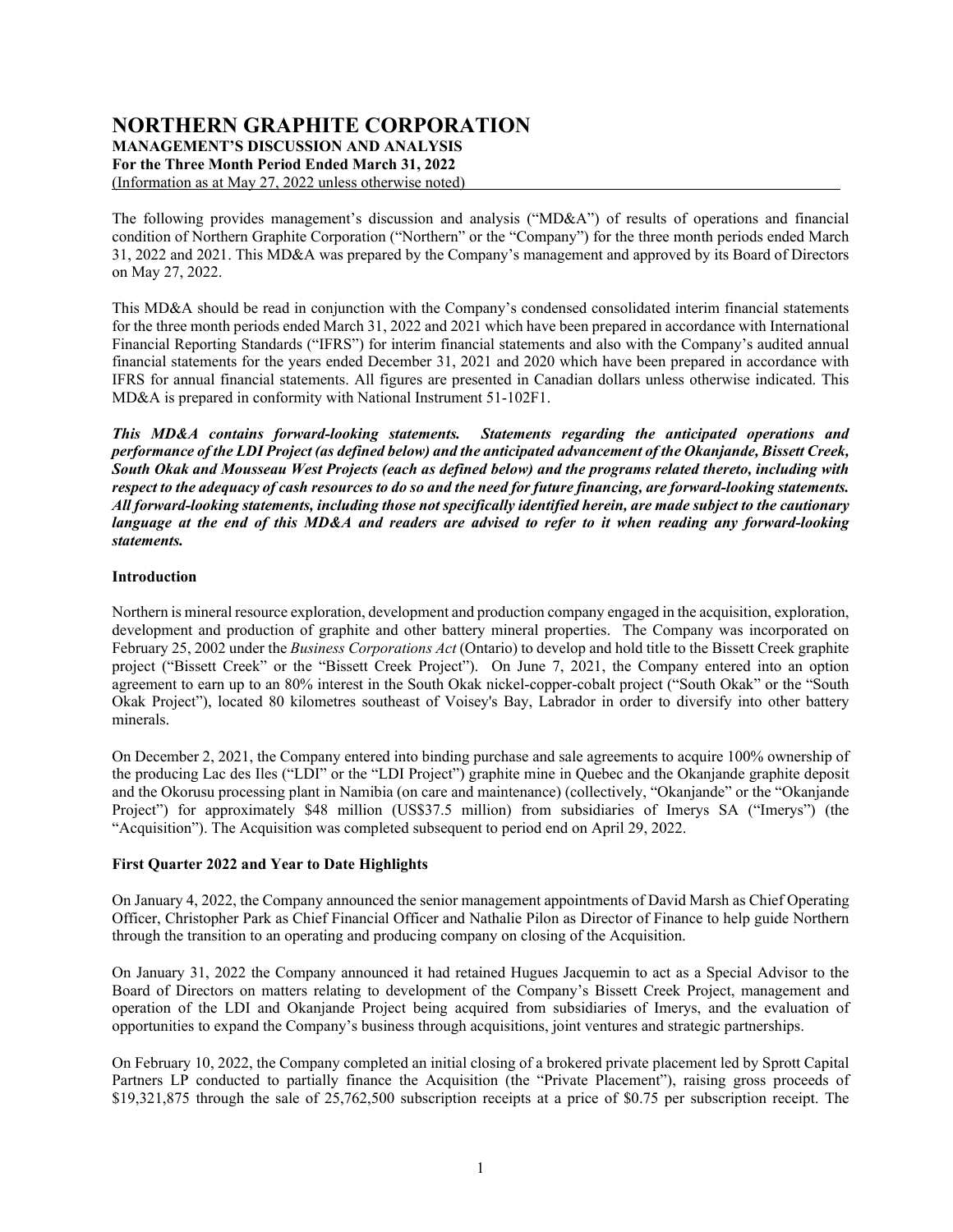proceeds were placed in escrow, with each subscription receipt to be automatically exercised, without payment of any additional consideration and without further action on the part of the holder thereof, into one unit of the Company upon satisfaction of certain escrow release conditions related to the completion of the Acquisition. Each unit is comprised of one common share of the Company and one-half of one share purchase warrant. Full details of the Private Placement, including an additional closing completed on April 27, 2022 involving the issuance of an additional 5,000,000 subscription receipts for additional gross proceeds of \$3,750,000, is described in the Liquidity and Capital Resources section below. On February 23, 2022, the Company announced that it has entered into an option agreement (the "Mousseau Option Agreement") that provides it with an option to acquire a 100% interest in the Mousseau West Graphite project ("Mousseau West" or the "Mousseau West Project"), subject to the owners retaining a 2% net smelter royalty. The Company believes Mousseau West provides an attractive option for extending the mine life at the LDI Project and has the potential to become a significant project in its own right. Full details of the Mousseau Option Agreement are described in the Corporate Developments section below.

Subsequent to period end on April 29, 2022, the Company closed the Acquisition of the producing LDI Project in Quebec and the Okanjande Project in Namibia (on care and maintenance) for approximately \$48 million (US\$37.5 million). The Acquisition was funded through a combination of equity, debt and the sale of a royalty and stream on the assets acquired. Financing included US\$36 million in debt, royalty and stream financing provided by Sprott Resource Streaming and Royalty Corp. or its affiliates or funds (collectively, "Sprott") and the Private Placement for approximately \$23 million. In addition, Imerys received US\$4 million in equity of the Company on the same terms as the Private Placement, as partial payment of the purchase price for the LDI Project. The Company is now the only significant North American natural graphite producer and has acquired an established customer base and market share. Full details of the Acquisition are described in the Operations Review and Project Development section and full details of the financing are described in the Liquidity and Capital Resources section.

# **Operations Review and Project Development**

Until the Acquisition, which was completed subsequent to period end, the Company's principal focus has been the potential development of the Bissett Creek Project located in the County of Renfrew, Ontario. Bissett Creek was extensively explored and evaluated in the 1980's but was not developed as graphite prices subsequently declined due to an excess of supply from China. More recently, rapidly growing demand from the lithium ion battery ("LiB") market and concern over world dependence on Chinese production have created growing interest in graphite projects. Bissett Creek contains a very high percentage of large and extra large flake graphite which command premium pricing. An independent source has rated it as the highest margin graphite project in the world.

Northern completed a full feasibility study on Bissett Creek in July 2012 (the "FS") which confirmed the technical and financial viability of constructing and operating an open pit mine and processing plant at Bissett Creek. A technical report was prepared in accordance with National Instrument 43-101 – *Standards of Disclosure for Mineral Projects* ("NI 43-101") and filed under the Company's profile on SEDAR in August 2012. The FS was optimized and updated in September 2013 (the "FS Update") following an additional 61 hole, 3,425 metre drill program, the release of a new and larger resource estimate and revision of the mine plan based on the new resource model. The FS Update also incorporated some modifications to capital and operating cost assumptions and lower graphite prices.

The production scenario outlined in the FS and FS Update represent a Phase 1 conservative approach that consists of building a smaller project with a reasonable capital cost and a realistic production volume relative to the size of the current graphite market. In Phase 2, production will be doubled to meet the expected growth in graphite demand arising from the LiB and EV markets. The Company has completed a preliminary economic assessment on a Phase 2 expansion case (the "Expansion PEA") and filed a technical report prepared in accordance with NI 43-101 on SEDAR in December 2013. This is the current technical report on the Bissett Creek Project. The Expansion PEA assumes Phase 1 production will be doubled after three years of operation based on Measured and Indicated resources only. The Company also updated the Expansion PEA (the "Expansion PEA Update") to assess the economics of building a two million tonne per annum ("Mtpa") processing plant at the outset rather than expanding after three years of operation.

Because of the passage of time since completion of the various technical reports, the Company reviewed the economics of the Phase 1 development scenario during 2018 and 2019 in order to evaluate the effect of some modifications to the flow sheet as well as changes in commodity prices, exchange rates, equipment and labour costs and other project inputs. The Company also evaluated the effect of increasing the proposed production rate of 20,000 tonnes of concentrate per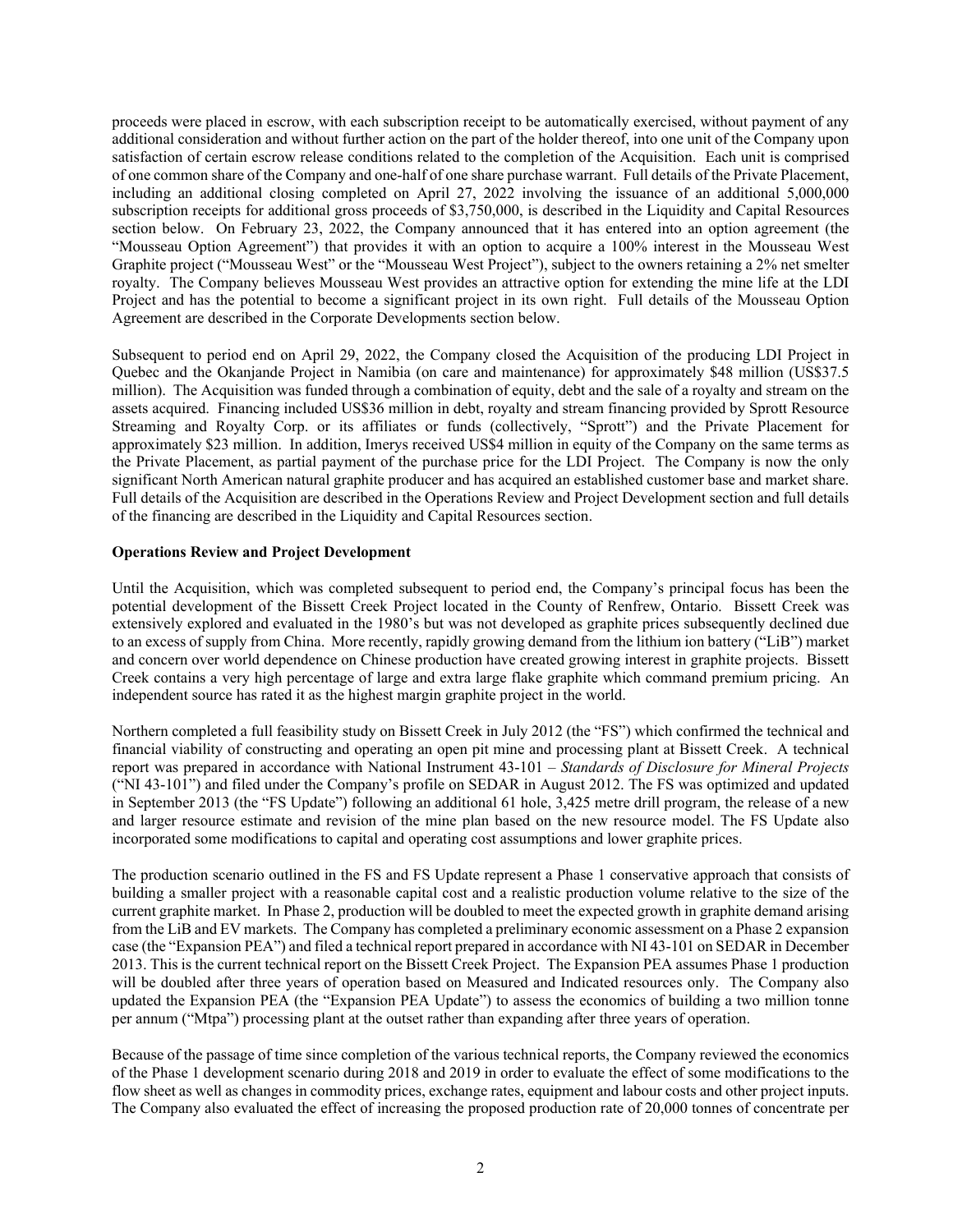annum by at least 20 percent. The results of this analysis were released as a sensitivity analysis on the Expansion PEA and indicate that the Bissett Creek Project still has an attractive net present value ("NPV") and internal rate of return ("IRR") as cost inflation and lower graphite prices have largely been offset by very favorable movements in the CDN/US dollar exchange rate and savings from simplification of the flowsheet.

A metallurgical test program was completed at SGS Lakefield ("SGS") to confirm graphite recoveries, concentrate purity and flake size yield under the new flow sheet. It indicated that the new flowsheet will increase average concentrate purities from 94.5 to 97 percent with little change in recoveries and a small improvement in large flake yields. Due to the premium paid for higher purity concentrates, the net effect will be an increase in estimated concentrate sales prices. As these results do not represent a material change, the Company does not intend to prepare and file a new NI 43-101 report at the present time. The Company believes that the extensive technical studies completed on the Bissett Creek Project over many years may allow it to proceed directly to detailed engineering, which will include an engineered cost estimate, once financing has been arranged and a construction decision made.

In 2012 the Company filed a revised Mine Closure Plan in respect of Bissett Creek ("MCP") which was accepted by the Ontario Ministry of Energy, Northern Development and Mines ("MENDM"). The MCP authorizes Northern to build and operate the mine and requires the Company to deposit \$2,329,008 with the Province of Ontario prior to the commencement of commercial production. This represents the estimated amount required to restore the Bissett Creek property to its original environmental state after the mine has been constructed and operations cease. A deposit of \$845,883, including accrued interest, has already been made. Because of operational changes made to improve the economics of the Bissett Creek Project, and to the passage of time, the Company must file an amendment to the MCP which will include a re-estimation of reclamation costs and the amount of the associated deposit. The Company must also obtain various other permits and authorizations from a number of government agencies. These are in process and are expected to be received in the normal course prior to the commencement of mining operations.

Over the last number of years, the Company has continued to advance work on the major permits required in addition to the MCP. Accordingly, applications/documentation have been submitted with respect to approval of the Class Environmental Assessment and authorizations required under the *Lakes and Rivers Improvement Act* (Ontario) (for tailings facilities) and under the *Endangered Species Act* (Ontario).

# **Bissett Creek Project – Overview**

The Company holds a 100% interest in the Bissett Creek Project, which is located approximately 15 km from the Trans-Canada Highway (Highway 17) between the towns of Deep River and Mattawa, Ontario. Bissett Creek is located in the United Townships of Head, Clara and Maria, in the County of Renfrew, Province of Ontario, approximately 300 km northeast of Toronto and 200 km west of Ottawa.

The Bissett Creek Project consists of Ontario mining lease number 109550 (covering 565 hectares) which expires on August 31, 2035, and Ontario mining lease number 109335 (covering 1,938 hectares) which expires on June 30, 2034 (the "Mining Leases"). Property taxes and annual rental payments with respect to the Mining Leases are payable to the Minister of Finance. The Company also held five unpatented mining claims, contiguous to the Mining Leases, which have been converted into 52 cells covering approximately 1,159 hectares under Ontario's Mining Lands Administration System.

A royalty of \$20 per ton of concentrate sold must be paid to the families of the original discoverers of the deposit once the mine is operational plus a 2.5% net smelter royalty ("NSR") on any other minerals derived from the Bissett Creek Project. An annual advance payment of \$27,000 must be made and will be credited against future payments when the mine commences production.

On July 15, 2020, the Company sold a 1% gross revenue royalty ("GRR") on the Bissett Creek Project to Electric Royalties Ltd. ("ERL") for \$500,000 in cash and 2,000,000 common shares of ERL valued at \$440,340 at the time of closing (the "Consideration Shares"). Under the terms of the agreement, ERL also has a two-year option to acquire an additional 0.5% GRR by paying \$750,000, of which 25% can be paid in ERL shares. The Company will have the option to buy back 0.5% of the initial GRR at any time after 12 months by returning the Consideration Shares or paying \$1.5 million in cash.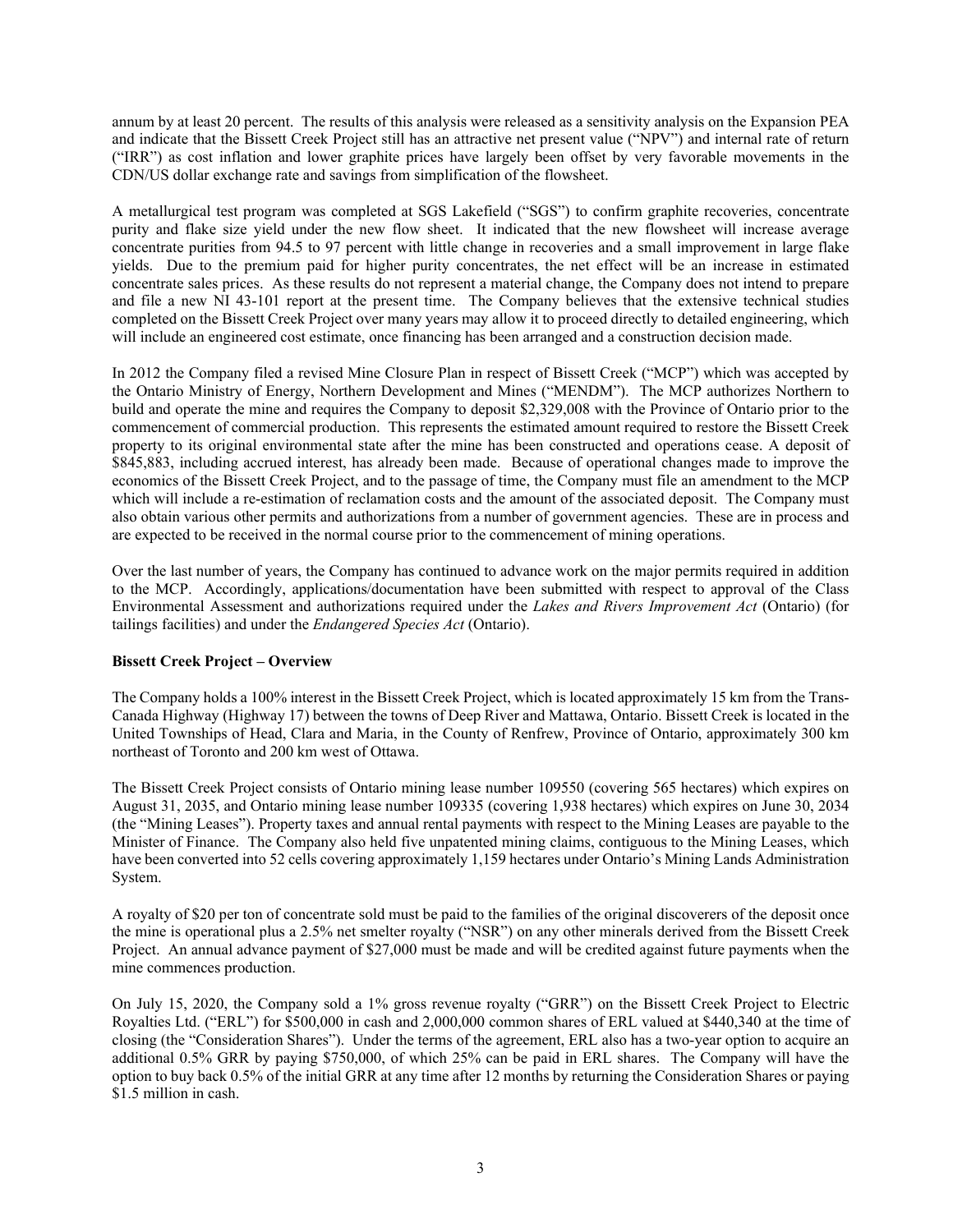Prices for graphite have largely remained at low levels for a number of years as demand growth from the LiB/EV markets has been slower than expected and there remains a surplus of production capacity in China. Based on its review of industry sources, the Company believes that current prices are approximately US\$1,500 per tonne for large (+80 mesh) flake graphite while +50 mesh XL flake is selling for approximately US\$1,750 per tonne and +32 mesh XXL flake at US\$2,250 per tonne. These prices are based on the standard industry purity of 94% Cg. Bissett Creek concentrates are expected to average 97% Cg which will attract premium pricing. Over 60% of production from Bissett Creek will be XXL and XL flake making it the world's highest margin deposit according to a study by Benchmark Mineral Intelligence. These grades are mainly used in the expandable graphite market. The expandable graphite and LiB markets continue to grow and Chinese production of larger flake sizes is declining which bodes well for higher large flake prices in the future.

Prices for small flake concentrate, which is mainly used in the manufacture of LiBs had been depressed due to surplus production capacity in China and a large, new mine in Africa but recently have increased due to growth in the EV and battery markets.

Based on information from a number of industry sources, the Company believes that it could achieve an average selling price in the order of US\$1,750 per tonne in the current market. These sources tend to poll high volume end users and intermediaries. The Company considers their prices to be conservative and expects to achieve higher levels by selling directly to small volume end users and into specialty markets.

The Bissett Creek Project is unique among its North American peers in that it has a reasonable capital cost, an initial production rate that is realistic relative to the size of the current market (and which can be expanded as demand grows), and the highest percentage of large/XL flake. Northern's strategy differs from most of its peers in that the large/XL flake nature of Bissett Creek enables the Company to initially focus on high margin and value-added industrial markets, mainly in the US and Europe. This includes micronized graphite, expandable graphite and high purity flake graphite which receive premium prices. The Company also intends to develop the capacity to produce anode material for the LiB market which is growing rapidly (due to Evs) and is dominated by China. Unlike many graphite deposits, essentially all Bissett Creek production will be "battery grade". No value added products are included in the economics in the FS, Expansion PEA or the updates and sensitivity analyses relating thereto.

As at March 31, 2022, the Company had capitalized \$13,691,512 of exploration and evaluation expenditures relating to Bissett Creek, net of the proceeds from the ERL royalty. During the year ended December 31, 2020 the proceeds of \$940,340 from the ERL royalty sale was netted against capitalized project costs. During 2022, the Company will continue completing the balance of the remaining permitting for the Bissett Creek Project and should be in a position to make a construction decision subject to arranging the necessary project financing.

# **Bissett Creek Project – Mineral Resources**

Based on a 1.02% graphitic carbon ("Cg") cut-off, the Bissett Creek deposit has estimated Measured and Indicated resources of 69.8 million tonnes grading 1.74% Cg (1.2 million tonnes of in situ graphite) and Inferred resources of 24.0 million tonnes grading 1.65% Cg (0.4 million tonnes of in situ graphite) (the "2013 Resource Estimate"). The Bissett Creek deposit has an exceptionally high content of high purity, coarse flake graphite which are very important factors that must be considered along with tonnage and grade.

Mineral resources were estimated in conformance with the CIM Mineral Resource definitions referred to in NI 43-101 Standards of Disclosure for Mineral Projects. Pierre Desautels, P.Geo., Principal Resource Geologist, and Gordon Zurowski, P.Eng., Principal Mining Engineer, both of AGP Mining Consultants and Qualified Persons under NI 43- 101 who are independent of the Company, prepared the mineral resource estimate.

*Mineral resources that are not mineral reserves do not have demonstrated economic viability. The estimate of mineral resources may be materially affected by environmental, permitting, legal, title, taxation, sociopolitical, marketing, or other relevant issues including changing costs, recoveries and mineral prices.*

*The quantity and grade of reported inferred mineral resources are uncertain in nature and there has been insufficient exploration drilling to categorize inferred mineral resources as indicated or measured mineral resources and it is uncertain if further exploration will result in them being upgraded to indicated or measured mineral resources.*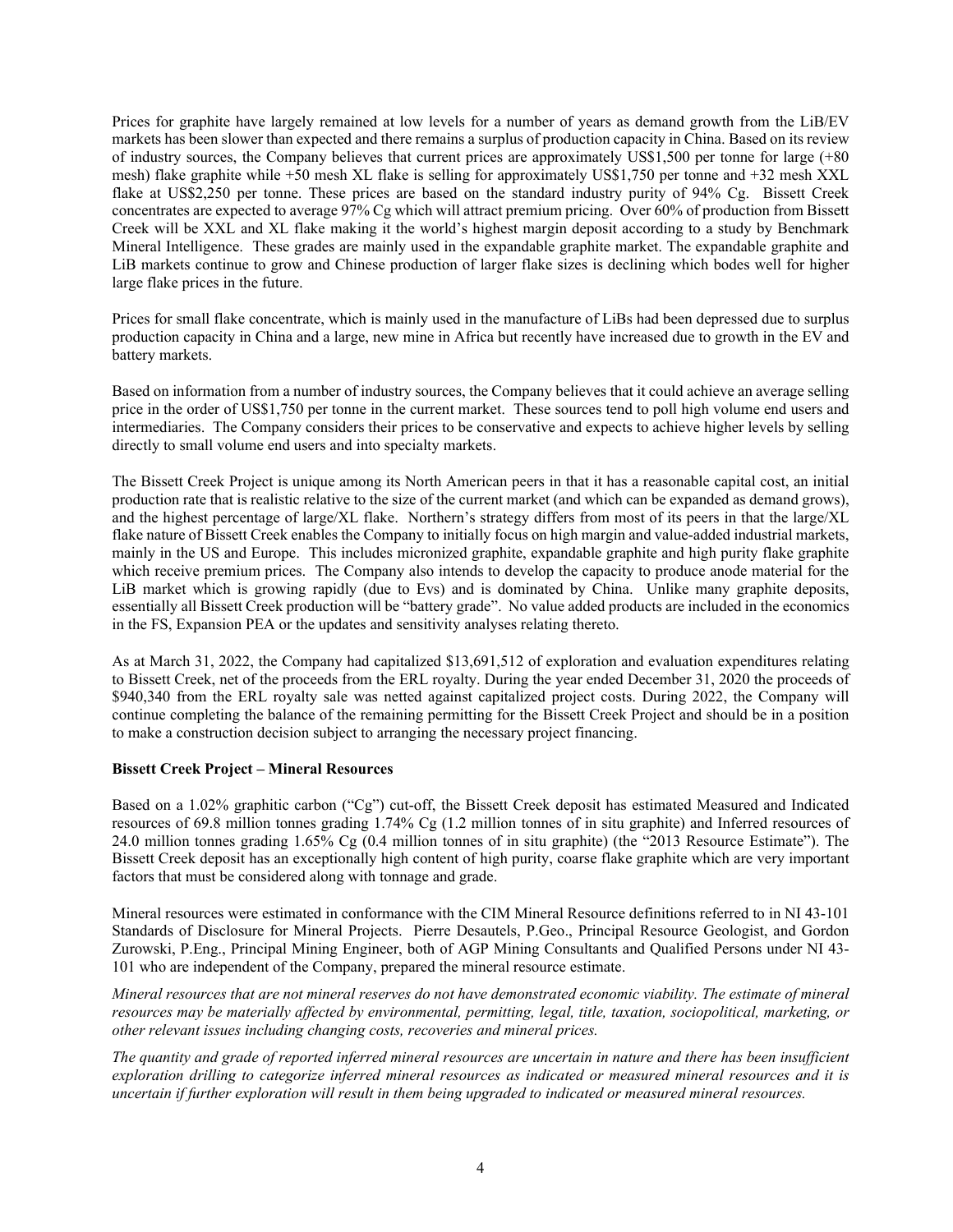### **Bissett Creek Project - Feasibility Study**

The Company completed the FS for the Bissett Creek Project in 2012. The FS was prepared by G Mining Services Inc. and confirmed the technical and financial viability of constructing and operating an open pit mine and 2,500 tpd processing plant at Bissett Creek which is considered as Phase 1 of the ultimate development plan. In 2013, the Company revised the mine plan in the FS based on the 2013 Resource Estimate and updated the FS economics. The FS Update also incorporated some modifications to capital and operating cost assumptions and lower graphite prices. The FS Update was prepared by AGP Mining Consultants and as it did not constitute a material change, a new NI 43- 101 report was not filed.

|                                                        | 2013 FS Update<br>(base case) | 2012 FS    |
|--------------------------------------------------------|-------------------------------|------------|
| Probable reserves (million tonnes)                     | $28.3Mt*$                     | 19.0Mt     |
| Feed Grade (% graphitic carbon)                        | $2.06\%$ *                    | 1.89%      |
| Waste to ore ratio (excl. low grade stockpile)         | 0.79                          | 0.50       |
| Processing rate (tonnes per day - 92% availability)    | 2,670                         | 2,300      |
| Mine life*                                             | 28 years                      | 23 years   |
| Mill recovery                                          | 94.7%                         | 92.7-94.7% |
| Average annual production                              | 20,800t                       | 15,900t    |
| Capital cost (\$ millions - including 10% contingency) | \$101.6M                      | \$102.9M   |
| Cash operating costs (\$/tonne of concentrate) *       | \$795                         | \$968      |
| Mining costs (\$/tonne of ore)                         | \$5.63                        | \$5.79     |
| Processing costs (\$/tonne of ore)                     | \$8.44                        | \$9.60     |
| General and administrative costs (\$/tonne of ore)     | \$2.50                        | \$2.94     |
| CDN/US dollar exchange rate                            | 1.05                          | 1.00       |
| Graphite prices (US\$ per tonne)                       | \$1,800                       | \$2,100    |
| Pre tax NPV $@8\%$ (CDN\$ millions)                    | \$129.9                       | \$71.7     |
| Pre tax IRR $(\% )$                                    | 19.8%                         | 15.6%      |
| After tax NPV @8% (CDN\$ millions)                     | \$89.3                        | \$46.9     |
| After tax IRR $(\% )$                                  | 17.3%                         | 13.7%      |

#### *Summary of Updated Feasibility Study Economics*

\*Includes 24 million tonnes ("Mt") grading 2.20% Cg and 4.0 Mt grading 1.26% Cg of low grade stockpile ("LGS") to be processed at the end of the mine life. An additional 12.5 Mt LGS grading 1.26% Cg is stored in the pit and is available for processing through a future expansion or at the end of the mine life. The waste to ore ratio is 0.24 if the low grade stockpile is processed. All grades are diluted.

The proposed development of the Bissett Creek graphite deposit consists of a shallow open pit mine and a processing plant with conventional crushing, grinding and flotation circuits followed by concentrate drying and screening. Power for the plant will be generated on site using compressed natural gas ("CNG") that will be delivered by truck from the main Trans Canada line, 15 km away. The processing plant includes a sulphide flotation circuit to remove enough sulphides to make approximately 97% of the tailings benign. All sulphide and non-sulphide generating waste rock will be backfilled into mined out areas of the pit after five years of operation, and all sulphide tailings after eight years, resulting in low final closure costs.

Probable mining reserves for the Bissett Creek deposit were established based on, and are a subset of, the 2013 Resource Estimate. The final mine plan only contemplated a 25 to 30 year operation and resulted in Probable Reserves of 28.3 Mt of ore grading 2.06% Cg based on a cut-off grade of 0.96% Cg. Probable Reserves include 24.3 Mt grading 2.20% Cg that will be processed first and 4.0 Mt grading 1.26% Cg from a low grade stockpile ("LGS") that will be processed at the end of the mine life. In order to increase head grades in the initial years of production while maintaining a reasonable stripping ratio, Measured and Indicated resources grading between 0.96% Cg and 1.5% Cg will be stockpiled, largely within the mined out areas of the pit. The total LGS will be 16.5 Mt grading 1.26% Cg and will provide a great deal of flexibility in future operations as it will be available for processing at a later date, either through an expanded facility or at the end of the mine life. It also represents a low cost source of feed that could be processed during periods of depressed prices.

There are an additional 27.3 million tonnes of Measured and Indicated resources grading 1.62% Cg which are not included in the mine plan and 24 million tonnes of Inferred resources grading 1.65% Cg which are treated as waste. Resource limits have not yet been fully defined and resources may be expanded in the future with additional drilling.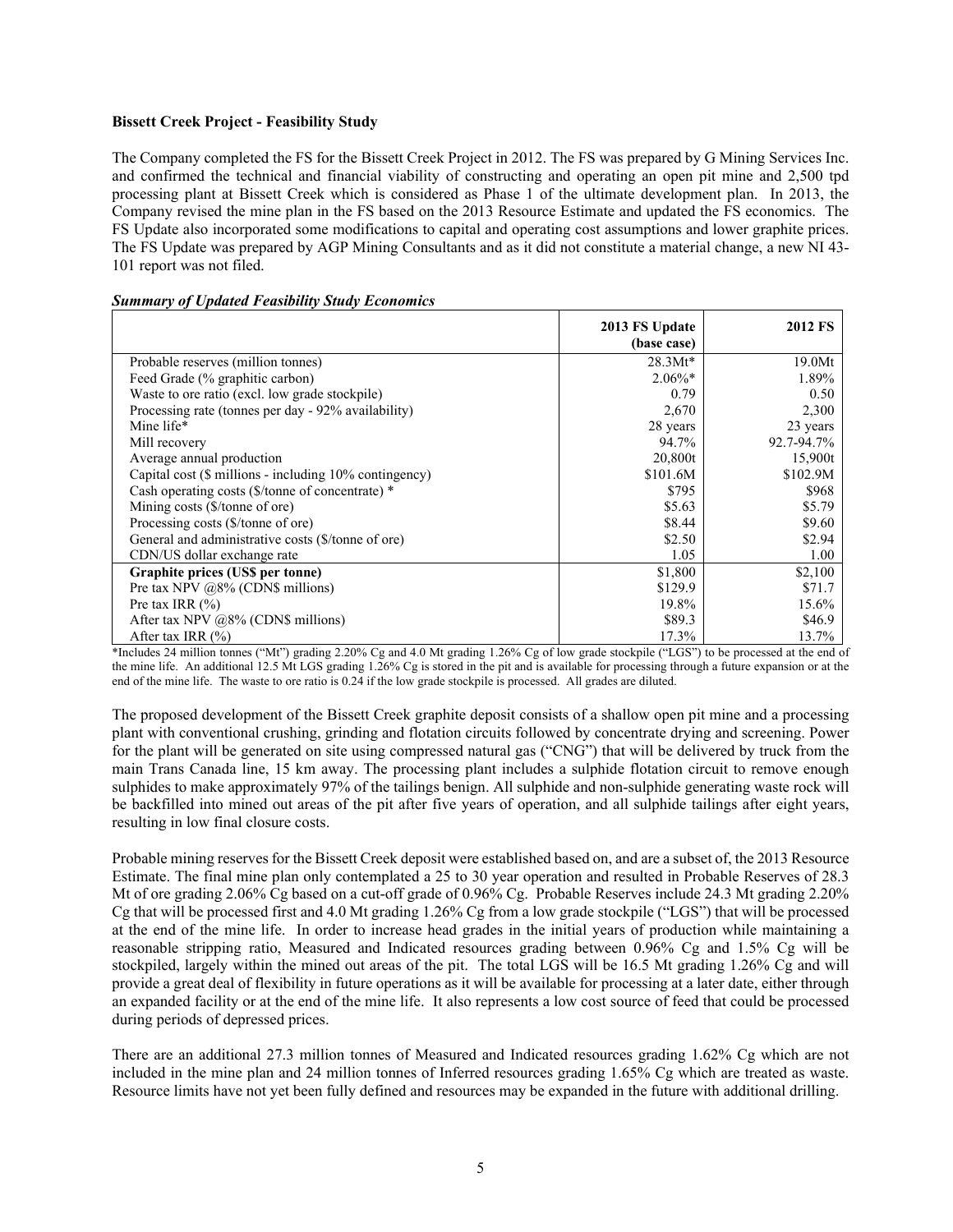Flake graphite is sold based on 80% meeting the required size specification. Therefore, smaller flake sizes can be blended into larger as long as the carbon content is maintained. The -100 mesh small flake concentrate that will be produced from Bissett Creek is suitable for this purpose. After blending, the FS Update assumes 60% of Bissett Creek production will be +50 mesh and a third of this material is actually +32 mesh, 35% of production will be +80 mesh, and 5% will be  $+100$  mesh.

Additional testing has determined that waste rock and the low grade stockpile will not become acid generating for a substantial period of time and therefore a lined pad is not required as contemplated in the FS Update. Also, the Company intends to build a wetland to treat any run off from the low grade stockpile and therefore no additional operating costs or upfront financial assurance will be required to return to the pit, any potentially acid generating material that is stored on surface.

# **Bissett Creek Project - Expansion Preliminary Economic Assessment**

The Company completed and filed a NI 43-101 Technical Report with respect to a Preliminary Economic Assessment which includes both the Phase 1 development and a Phase 2 expansion of the Bissett Creek Project. Further expansions are possible based on Measured and Indicated resources only. The Expansion PEA, which is the current NI 43-101 Technical Report with respect to the Bissett Creek Project, was undertaken to demonstrate the ability to double processing capacity (to two Mtpa) after three years of operation based only on Measured and Indicated resources. The Expansion PEA indicates that Bissett Creek has viable economics even at lower graphite prices.

In 2014, the Company updated the Expansion PEA (the "Expansion PEA Update") in order to assess the economics of building a two Mtpa processing plant at the outset rather than increasing from one Mtpa to two Mtpa after three years of operation. There was no requirement for a new NI 43-101 report relating to the Expansion PEA Update as the changes were not material. A press release was issued and filed on SEDAR and includes detailed cash flows relating to the Expansion PEA Update.

Both the Expansion PEA and the Expansion PEA Update show improved economics over the FS Update because production is essentially being doubled while capital costs increase by less than 50%. The 2014 Expansion PEA Update is the most robust plan because it is more efficient to build one large mill rather than building a second parallel circuit after three years. However, a project this size has the potential to adversely affect prices, especially considering the volume of XL and XXL flake sizes that will be produced. The Company would only contemplate the expanded capacity scenarios if it can secure a strategic partner and or suitable offtake agreements.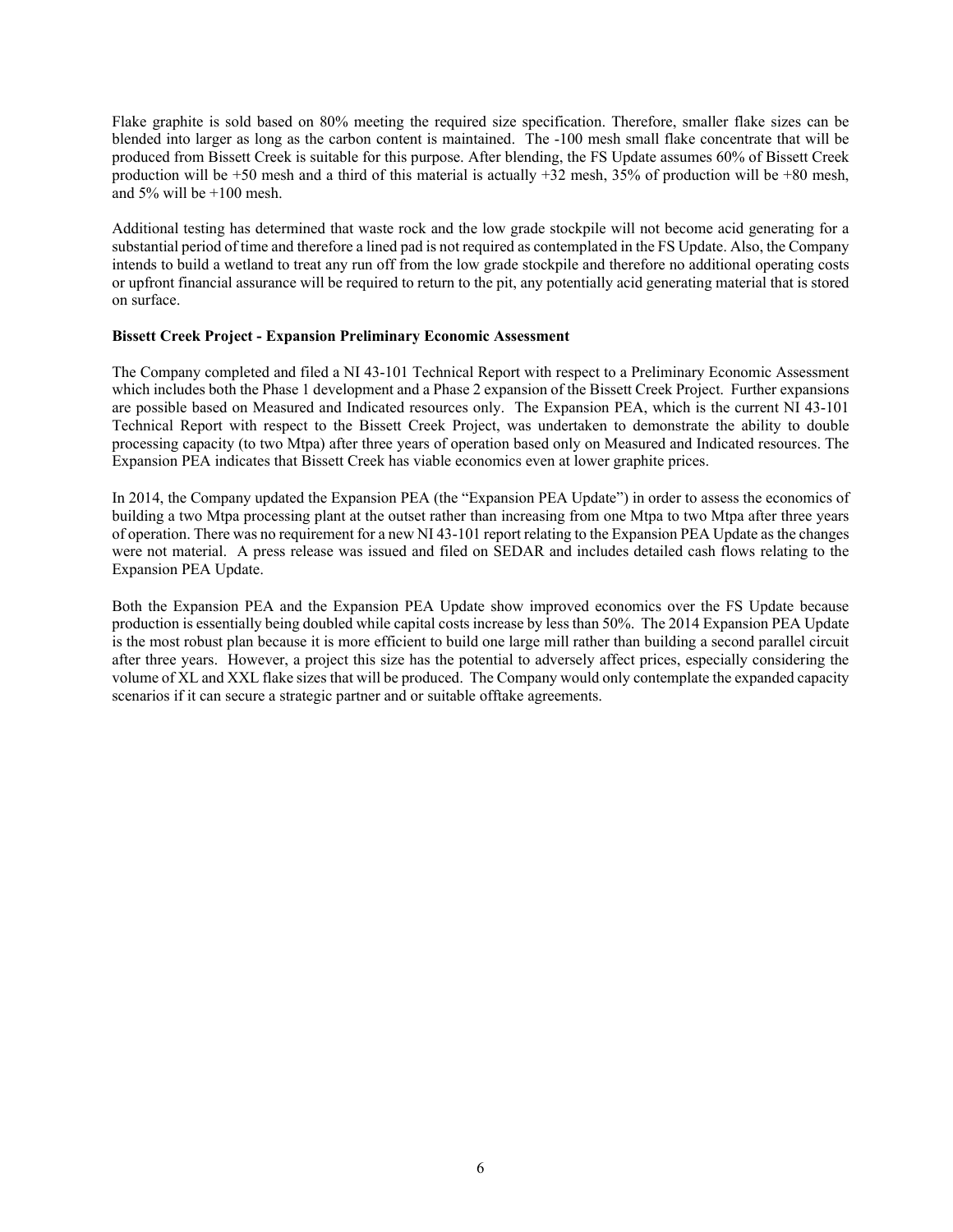# *Comparison of the study results*

|                                                                     | 2013<br><b>FS Update</b> | 2013<br><b>Expansion</b><br><b>PEA</b> | 2014<br><b>Expansion</b><br><b>PEA Update</b> |
|---------------------------------------------------------------------|--------------------------|----------------------------------------|-----------------------------------------------|
| Reserves/resources (million tonnes)*                                | $28.3*$                  | $39.4*$                                | 40.5 <sup>1</sup>                             |
| Feed Grade (% graphitic carbon)                                     | $2.06\%*$                | $1.85\%*$                              | $1.83\%$ <sup>1</sup>                         |
| Waste to ore ratio                                                  | 0.79                     | 0.24                                   | 0.25                                          |
| Processing rate (tonnes per day - 92% availability)                 | 2,670                    | 2,670-5,340                            | 5,480                                         |
| Mine life (years)                                                   | 28                       | 22                                     | 21                                            |
| Mill recovery                                                       | 94.7%                    | 94.7%                                  | 94.7%                                         |
| Average annual production                                           | 20,800t                  | 33,183t                                | 44,200t <sup>2</sup>                          |
| Initial capital cost $(\$$ millions - including $10\%$ contingency) | \$101.6M                 | \$101.6M                               | \$134.1                                       |
| Expansion capital                                                   | NA                       | \$45.2M                                | NA                                            |
| Sustaining capital                                                  | \$43.0                   | \$58.7M                                | \$55.1                                        |
| Cash operating costs (\$/tonne of concentrate)                      | \$795                    | \$695                                  | \$736                                         |
| Mining costs (\$/tonne of ore)                                      | \$5.63                   | \$4.05                                 | \$3.74                                        |
| Processing costs (\$/tonne of ore)                                  | \$8.44                   | \$7.35                                 | \$7.78                                        |
| General and administrative costs (\$/tonne of ore)                  | \$2.50                   | \$1.45                                 | \$1.45                                        |
| CDN/US dollar exchange rate                                         | 1.05                     | 1.05                                   | 1.05                                          |

**\*The probable reserve in the FS update consists of 24 million tonnes ("Mt") grading 2.20% Cg and 4.0 Mt of low grade stockpile ("LGS") grading 1.26% Cg. The PEA accelerates the processing of the probable reserve and processes an additional 11.1 million tonnes of measured and indicated resources from the LGS at the end of the mine life. All grades are diluted.** 

**<sup>1</sup> Potentially economically extractable resources are based on the 24 million tonne probable reserve grading 2.20% Cg (as estimated in the FS Update) being processed first followed by the processing of 16.1 million tonnes of Measured and Indicated resources grading 1.26 % Cg from a low grade stockpile.** *Mineral resources that are not mineral reserves do not have demonstrated economic viability.* 

#### **<sup>2</sup> first 10 years**

#### *Economic Summaries of the Expansion Scenarios*

|                                     | 2013 FS<br><b>Update</b> | <b>2013 Expansion PEA</b> |             |         | 2014 Expansion PEA Update |             |         |
|-------------------------------------|--------------------------|---------------------------|-------------|---------|---------------------------|-------------|---------|
|                                     |                          |                           | (base case) |         |                           | (base case) |         |
| Graphite prices (US\$ per tonne)    | \$1,800                  | \$2,100                   | \$1,800     | \$1,500 | \$2,100                   | \$1,800     | \$1,500 |
|                                     |                          |                           |             |         |                           |             |         |
| Pre tax NPV $@8\%$ (CDN\$ millions) | \$129.9                  | \$335.6                   | \$231.0     | \$126.6 | \$380.9                   | \$264.7     | \$148.4 |
| Pre tax IRR $(\% )$                 | 19.8%                    | 33.0%                     | 26.3%       | 18.8%   | 40.7%                     | 31.7%       | 22.2%   |
|                                     |                          |                           |             |         |                           |             |         |
| After tax $NPV@8%$ (CDN\$ millions) | \$89.3                   | \$221.9                   | \$150.0     | \$77.3  | \$257.9                   | \$178.9     | \$99.0  |
| After tax IRR $(\% )$               | 17.3%                    | 27.7%                     | 22.0%       | 15.7%   | 33.9%                     | 26.7%       | 18.9%   |

# **Bissett Creek Project - Current Project Economics**

During 2018 and into 2019 the Company engaged G Mining Services to carry out a review of the economics of the Bissett Creek Project given the passage of time since the FS Update and Expansion PEA were completed. The review evaluated the effect of some modifications to the flow sheet as well as changes in commodity prices, exchange rates,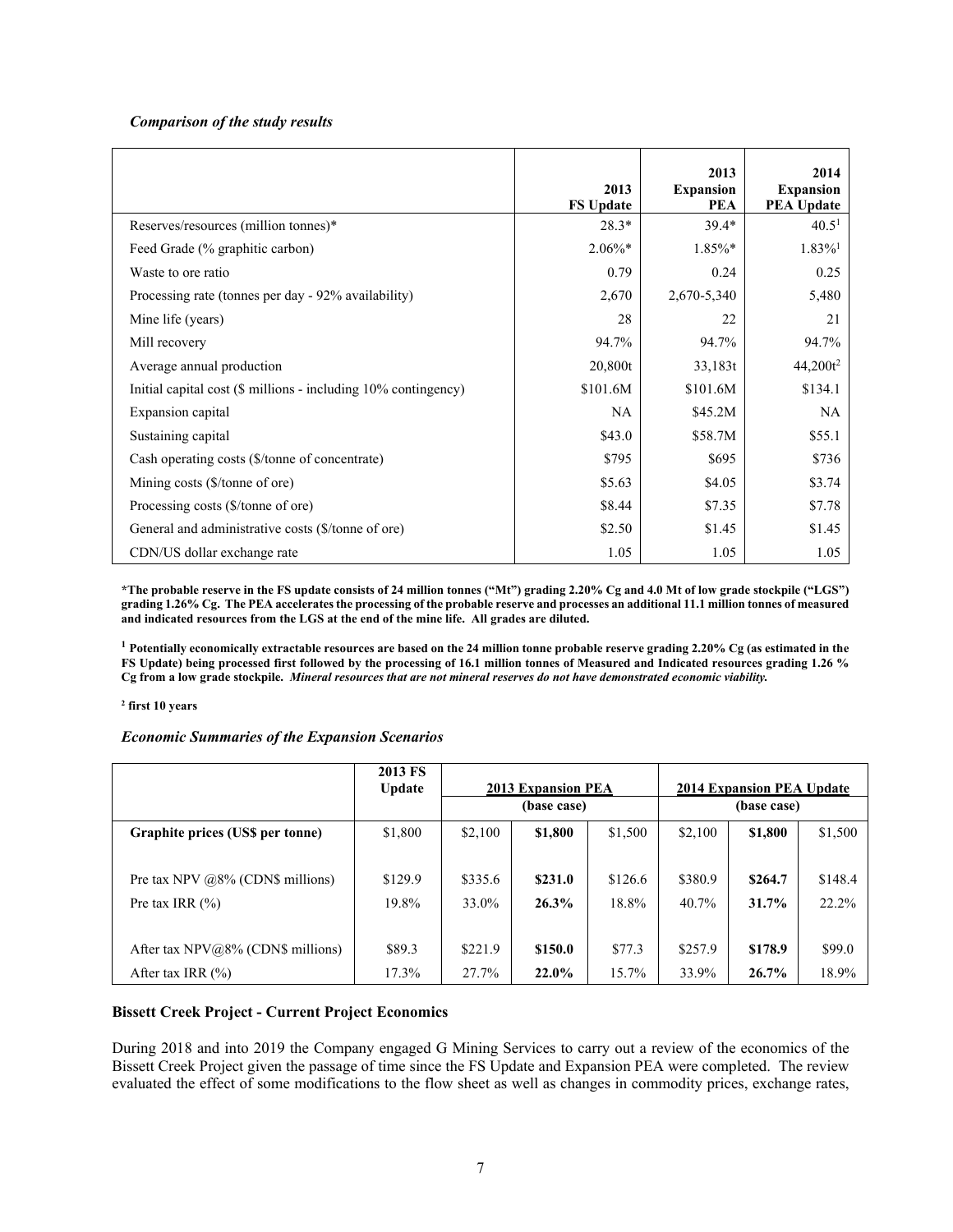equipment and labor costs, and other project inputs. The review estimated that the capital cost of Phase 1 has increased by approximately five percent. Operating costs are expected to be up to 20 percent higher than original estimates.

For the purposes of quantifying the potential effects of G Mining's review, the Company released the following sensitivity analysis with respect to the current NI 43-101 PEA Report. The sensitivity analysis is based on a five percent increase in capital and a 20 percent increase in operating costs, current exchange rates and commodity prices, and no change in resources or the mine plan.

|                                             | <b>NI</b> 43-101 | <b>Sensitivity</b> |
|---------------------------------------------|------------------|--------------------|
|                                             | <b>PEA</b>       | <b>Analysis</b>    |
| CDN/US dollar exchange rate                 | 1.05             | 1.30               |
| Graphite price (US\$/t)                     | \$1,800          | \$1,750            |
| Graphite price (CDN\$/t)                    | \$1,890          | \$2,276            |
| Initial capital cost (CDN\$ millions)       | \$101.6          | \$106.6            |
| Initial capital cost (US\$ millions)        | \$96.8           | \$82.0             |
| Expansion capital (CDN\$ millions)          | \$45.2           | \$47.5             |
| Sustaining capital (CDN\$ millions)         | \$58.7           | \$61.5             |
| Total capital costs (CDN\$ millions)        | \$205.5          | \$215.6            |
| Average annual production (tonnes)*         | 38,400           | 38,400             |
| Total cash operating costs (CDN\$ millions) | \$507.2          | \$608.7            |
| Cash operating costs (CDN\$/tonne)          | \$695            | \$834              |
| Cash operating costs (US\$/tonne)           | \$662            | \$642              |
| Pre-tax NPV $(a8\% - CDN\$ millions)        | \$231.0          | \$304.9            |
| After -tax NPV ( $@8\%$ - CDN\$ millions)   | \$150.0          | \$198.2            |
| Pre-tax IRR $(\% )$                         | 26.3%            | 30.1%              |
| After-tax IRR $(\% )$                       | 22.0%            | 25.0%              |
| * Average over first 15 years               |                  |                    |

*The PEA is based on Measured and Indicated resources only. Mineral resources that are not mineral reserves do not have demonstrated economic viability. The PEA is preliminary in nature and there is no certainty that the results of the preliminary economic assessment will be realized*.

G Mining subsequently completed an analysis which indicated that increasing annual concentrate production by at least 20 percent can be achieved with a relatively modest six percent increase in capital costs for the first phase of development. Higher production would also reduce unit operating costs and is expected to have a very positive effect on the Bissett Creek Project's NPV and IRR.

A metallurgical test program carried out at SGS Lakefield has validated changes designed to simplify the flow sheet for the Bissett Creek Project and to reduce capital and operating costs. Testing indicated that the new flowsheet will increase average concentrate purities from 94.5 to 97 percent with little change in recoveries and a small increase in large flake yields.

#### **South Okak Project**

On June 7, 2021, the Company entered into an option agreement to earn up to an 80% interest in the South Okak Project. The South Okak area produced some of the best nickel-copper-cobalt drill intervals outside of Voisey's Bay during the 1990s exploration rush. The initial 6,350-hectare South Okak property has been consolidated into one exploration licence for the first time and covers the most-prospective ground. Following entry into the option agreement, an additional 249 claims were staked to bring the total landholdings to 503 claims covering 12,575 hectares.

Substantial historical data is available, and advances in geophysical data processing, including 3-D modelling, and a much-better understanding of the Voisey's Bay geological controls have already resulted in the identification of a number of highly prospective targets. The South Okak property is located along the main structural break that hosts the high-grade Voisey's Bay deposits, which are contained within a large, lower-grade disseminated halo. Previous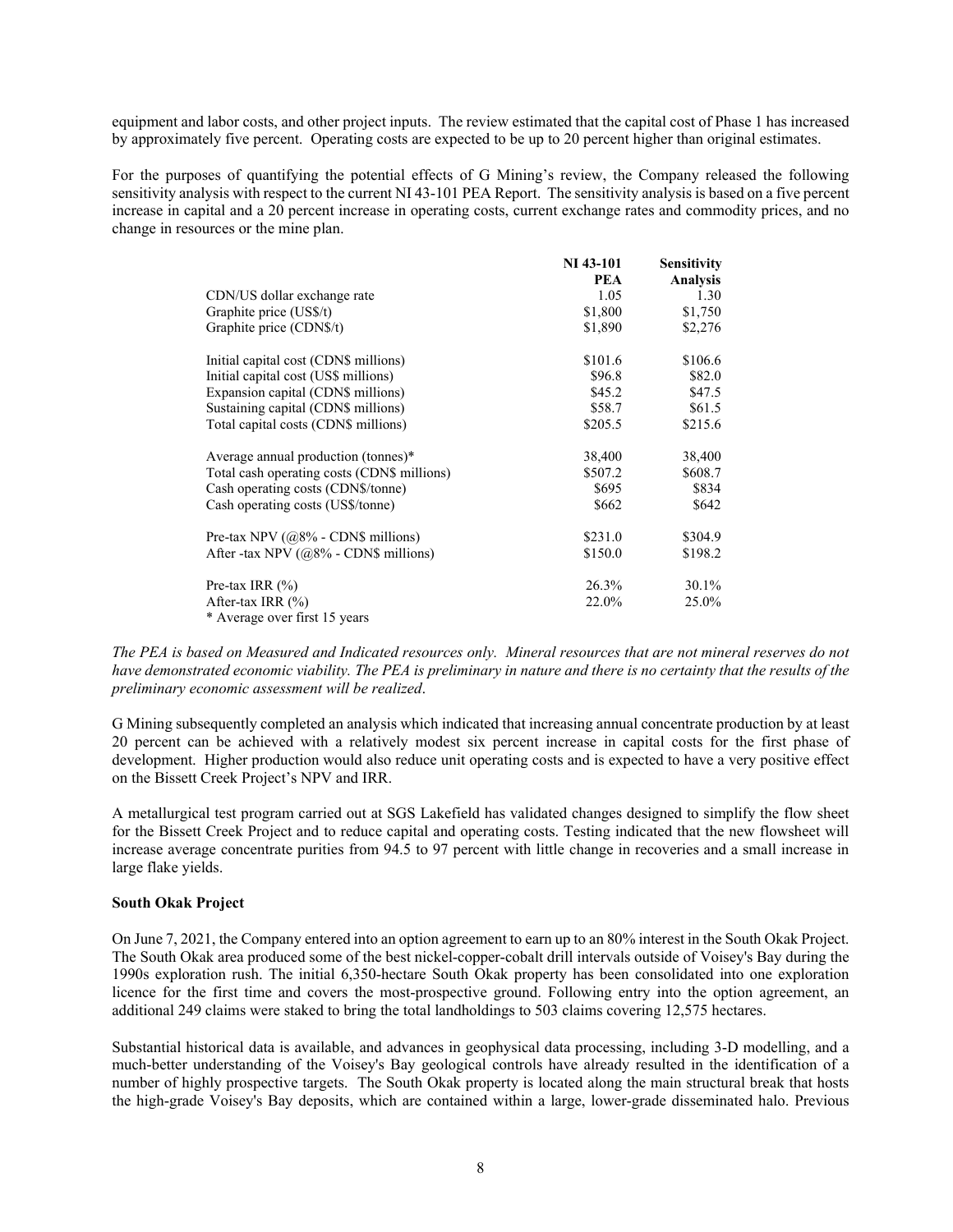exploration in the South Okak area also resulted in the discovery of several areas containing significant intervals of disseminated low-grade nickel-copper-cobalt mineralization, but their significance was not fully appreciated. The Company believes that these areas need a second look now that the Voisey's Bay model is better understood. Numerous untested geophysical anomalies exist within the claims and provide the Company with immediate exploration targets. Northern has commenced detailed data compilation and 3-D modelling of the historical high-resolution airborne geophysical and drill hole data to identify the highest-priority targets.

In preparation for the 2021 field program which commenced during August 2021, satellite-based ASTER imaging (advanced spaceborne thermal emission and reflectance radiometer) and structural interpretation studies were commissioned. The information provided by these studies is being combined with three-dimensional (3-D) magnetic inversions of airborne data to better define several of the highest-priority targets and to identify new targets.

Under the term of the option agreement for the South Okak project, the Company has a first option to earn a 49% interest in the project by incurring exploration expenditures and making cash and/or share payments as follows: (i) payment of \$50,000 in cash and the issuance of 500,000 common shares following the June 7, 2021 effective date of the option agreement (paid and issued during June 2021); (ii) incurring cumulative exploration expenditures of \$250,000 (completed) prior to March 1, 2022 and \$500,000 in cumulative expenditures prior to March 1, 2023; (iii) payment of \$75,000 in cash, plus \$200,000 in cash or common shares, at the Company's option, by June 7, 2023; and, (iv) incurring cumulative exploration expenditures of \$1 million prior to March 1, 2024.

Following the first option, the Company has a second option to increase its interest in the project from 49% to 80% as follows: (i) payment of \$75,000 in cash, plus \$200,000 in cash or common shares, at the Company's option, by June 7, 2024; and, (ii) incurring cumulative exploration expenditures of \$1,500,000 prior to March 1, 2025. Following completion of the second option earn-in, the optionors will be carried to production on their 20% interest.

Subsequent to period end on April 4, 2022, the Company announced assay results from its 2021 field season on the South Okak nickel/copper/cobalt property in Labrador. Rock samples were collected throughout the property, including 15 samples from historical drill core, and over 40 kilometers of high-resolution magnetometer data was acquired over two high priority target areas as part of the program. A majority of the samples were taken from numerous gossans that are located on structures which cross-cut the main northwest trending suture that traverses through the area and also hosts the Voisey's Bay deposits. Some of these gossans are over 2km in length and represent multiple exploration targets. One sample returned 1.1% Cu, 0.85% Ni and 0.13% Co and another 1.1% Cu, 0.43% Ni and .085% Co. A number of samples also exceeded 1.0% Ni equivalent. These are significant values given they were collected from highly weathered gossanous material.

# **Acquisition of LDI and Okanjande Projects**

On December 2, 2021, the Company entered into binding purchase and sale agreements to acquire 100% ownership of the producing LDI Project in Quebec and the Okanjande Project in Namibia (on care and maintenance) for approximately \$48 million (US\$37.5 million) from subsidiaries of Imerys SA. Approximately \$27.8 million (US\$21.7 million) relates to the purchase of LDI and \$20.2 million (US\$15.8 million) relates to the purchase of Okanjande project in Namibia.

The Company closed the Acquisition subsequent to period end on April 29, 2022 and Northern is now the only significant North American graphite producing company and will become the world's third largest non-Chinese producer when the Namibian operations restart.

The LDI mine has been in operation for over 20 years and is the only significant graphite producer in North America. The Company expects LDI to produce up to 15,000 tonnes of graphite concentrate annually over the next two to three years. A technical report with respect to LDI prepared in accordance with NI 43-101 has been filed under the Company's profile on SEDAR. The Company believes there are opportunities to extend the mine life and expand production. An option has already been secured on the Mousseau West Project, which the Company believes will provide a source of graphite mineralization to supply LDI. With LDI, the Company has also acquired an established market share and customer base that can be transitioned to supply from Namibia and Bissett Creek.

The Okanjande Project consists of the Okanjande graphite deposit and the Okorusu processing facility located 78 km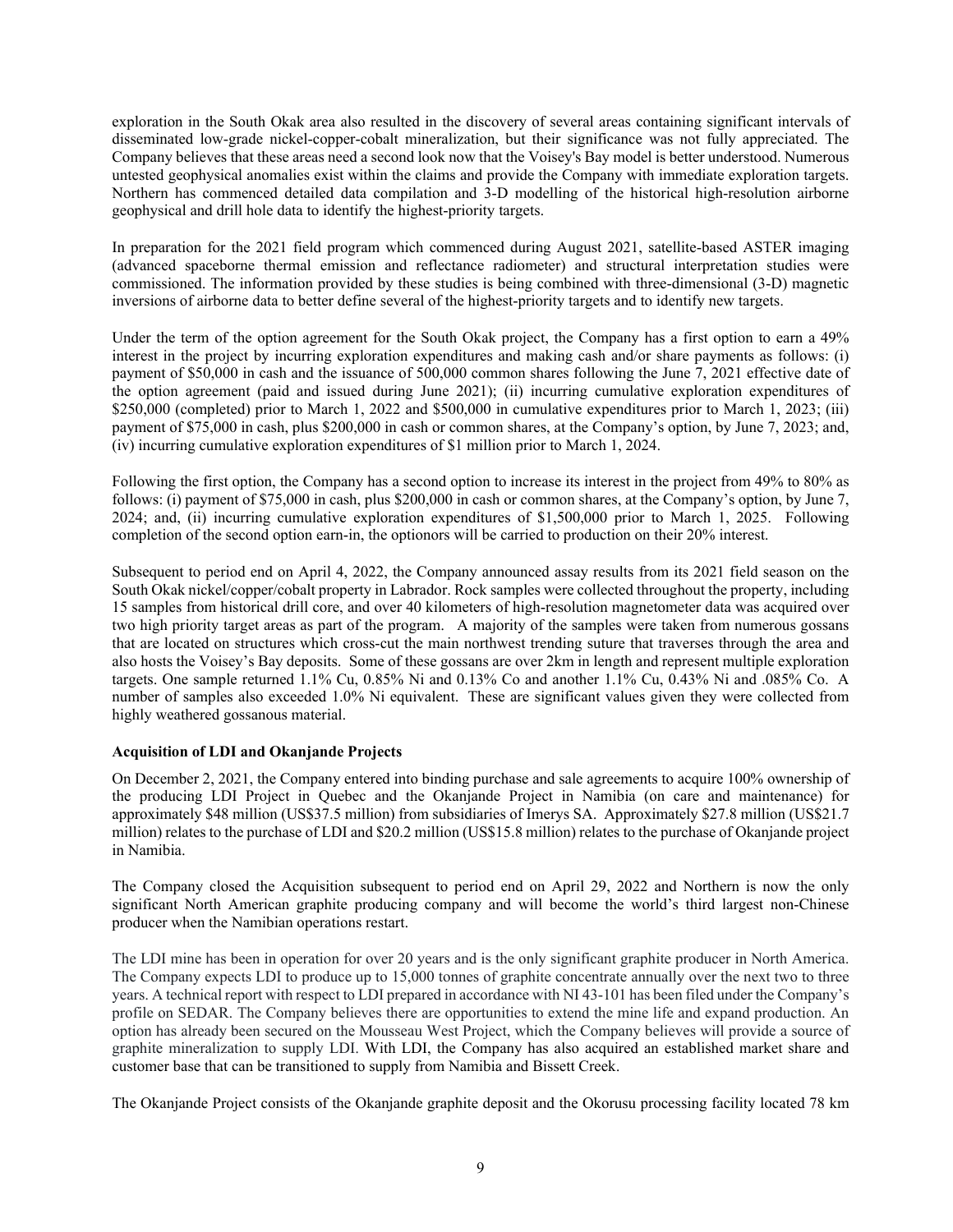away. The Company owns all the ore processing equipment necessary to produce a marketable graphite concentrate. The Company has entered into a 10 year lease to use the land and buildings where the equipment is located. Processing operations at Okorusu were started by Imerys in 2017 but they did not perform to expectations and Imerys put the Okanjande Project on care and maintenance in 2018. The Company has developed a plan to modify the Okorusu processing plant to increase throughput and recovery and improve the flake size distribution. The plan will cost approximately US\$13 million and take up to twelve months to implement and bring the operation back into production at a rate of approximately 30,000 tonnes per annum. The ultimate plan is to build a large new processing plant adjacent to the Okanjande deposit to produce 100,000-150,000 tonnes per annum of graphite concentrate to meet rapidly growing EV and battery demand.

Namibia is one of the best jurisdictions in Africa in which to operate, Okanjande graphite is of the highest quality, the operation has access to grid power and is five hours over good roads from the deep water port of Walvis Bay which provides ready access to European and North American markets. These attributes, plus a much shorter time to market, provide a competitive advantage over other African graphite projects. The Namibian operation will enable Northern to expand its market share in North America and Europe by reducing dependence on Chinese supply.

The execution of Northern's business plan for the Acquisition required approximately \$70 million (US\$55 million) in financing to fund the purchase price and transaction expenses, capital expenditures related to the restart of operations in Namibia, a lease payment with respect to land and buildings used by the Okorusu plant, reclamation bonding and working capital. Financing was obtained through the Private Placement for approximately \$23 million, and a financing package with Sprott consisting of a \$15 million (US \$12 million) senior secured loan, \$5 million (US\$4 million) from the sale of a royalty on the LDI Project and \$26 million (US\$20 million) from a graphite stream financing on the Okanjande Project. In addition, Imerys received \$5 million (US\$4 million) in equity, on the same terms as the private placement, as partial payment of the purchase price. Full details of the financings are described in the Liquidity and Capital Resources section below.

The Company now has substantial near term production with the LDI Project and two large scale development projects with the Okanjande and Bissett Creek Projects that will enable the Company to significantly expand production to meet growing demand from the EV/battery markets. All projects have high quality "battery grade" concentrate and are located close to infrastructure in politically stable countries.

# **Selected Financial Information**

The following tables contain selected interim financial information for the three month periods ended March 31, 2022 and 2021 and as at December 31, 2021.

|                                                   | <b>Three Months</b>    | <b>Three Months</b>    |
|---------------------------------------------------|------------------------|------------------------|
|                                                   | <b>Ended March 31,</b> | <b>Ended March 31,</b> |
|                                                   | 2022                   | 2021                   |
|                                                   | S                      |                        |
| <b>Statement Comprehensive (Loss) Income Data</b> |                        |                        |
| Total revenue                                     | Nil                    | Nil                    |
| Total expenses                                    | (1,991,498)            | (231, 113)             |
| (Loss) income and comprehensive (loss) income     | (2,056,194)            | 44,120                 |
| (Loss) income per share - basic and diluted       | (0.03)                 | 0.00                   |
|                                                   |                        |                        |
|                                                   | As at                  | As at                  |
| <b>Statement of Financial Position Data</b>       | March 31,              | December 31,           |
|                                                   | 2022                   | 2021                   |
| Total assets                                      | 39,251,286             | 19,656,232             |
| Total long-term debt                              | Nil                    | Nil                    |
| Total liabilities                                 | 21,583,678             | 1,924,208              |
| Shareholders' equity:                             |                        |                        |
| Share capital                                     | 31,064,667             | 30,862,348             |
| Total shareholders' equity                        | 17,677,608             | 17,732,024             |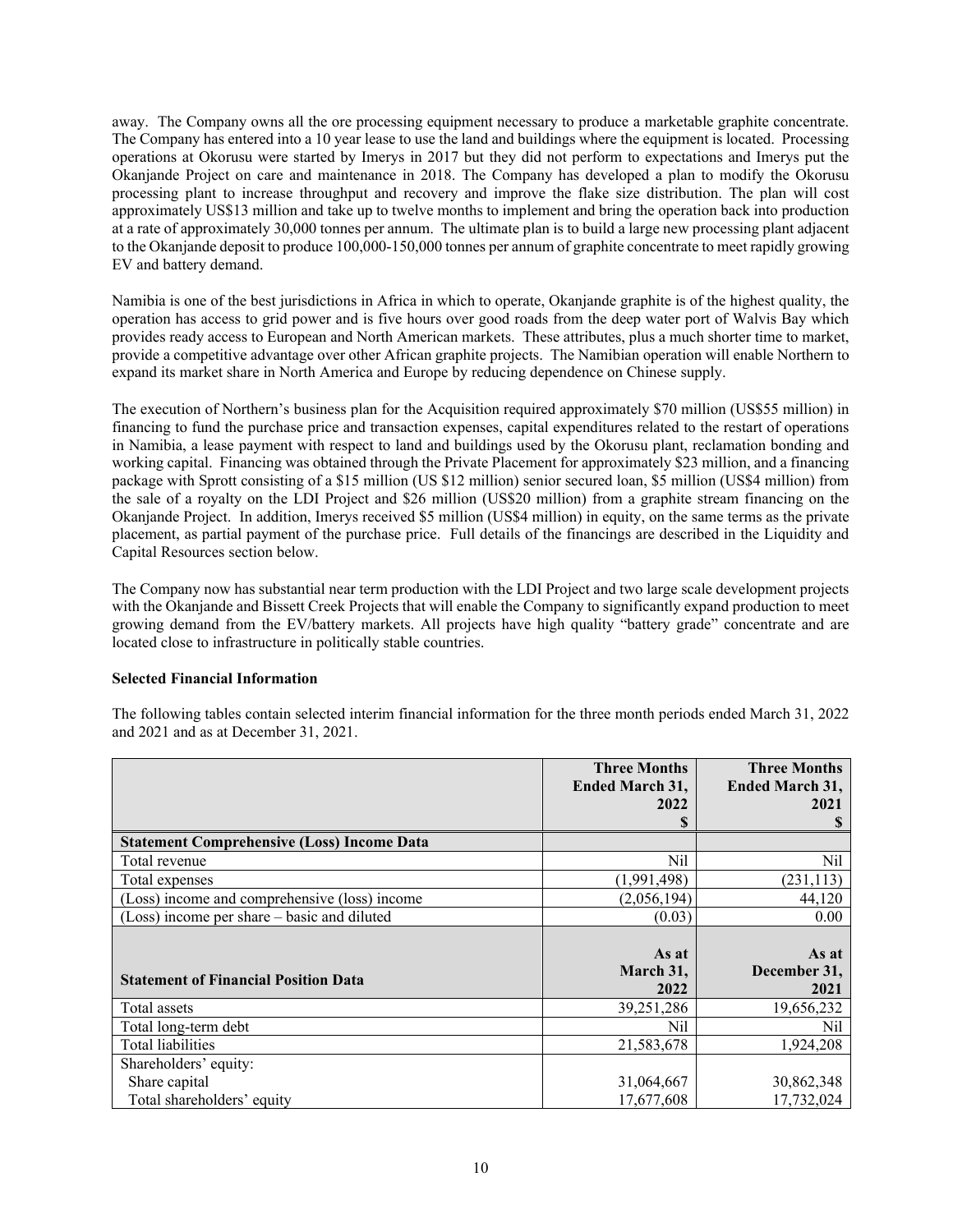# **Results of Operations**

|                                                              | <b>Three Months</b><br><b>Ended March 31,</b><br>2022 | <b>Three Months</b><br><b>Ended March 31,</b><br>2021 |
|--------------------------------------------------------------|-------------------------------------------------------|-------------------------------------------------------|
| General and administrative expenses                          |                                                       |                                                       |
| Legal and audit                                              | 29,858                                                | 8,952                                                 |
| Office, management and director fees                         | 436,144                                               | 142,463                                               |
| Promotion and investor relations                             | 74,932                                                | 47,484                                                |
| Regulatory and transfer agent                                | 46,671                                                | 17,719                                                |
| Project evaluation and acquisition                           | 305,336                                               |                                                       |
| Share-based payments                                         | 1,090,683                                             | 6,621                                                 |
| Depreciation                                                 | 7,874                                                 | 7,874                                                 |
|                                                              |                                                       |                                                       |
| <b>Loss from operations</b>                                  | (1,991,498)                                           | (231, 113)                                            |
| Interest income                                              | 5,304                                                 | 2,048                                                 |
| Gain (loss) on marketable securities                         | (70,000)                                              | 273,185                                               |
| (Loss) income and comprehensive (loss) income for the period | (2,056,194)                                           | 44,120                                                |

Legal and audit fees were \$20,906 higher during the first three months of 2022 when compared to the first quarter of 2021 primarily due to increased legal fees relating to the Acquisition and related financings; office, management, and director fees increased by \$293,681 as additional management and consultants were hired to assist with the Acquisition transition and integration; promotion and investor relations costs increased by \$27,448 due to new investor relations, marketing, and social media campaigns as the Company transitions to a producer post Acquisition; regulatory and transfer agent fees increased by \$28,952 primarily due to an increase in exchange and transfer agent fees; project evaluation and acquisition costs of \$305,335 were incurred in 2022 relating to due diligence and expenditures relating to the Acquisition and related financings; and non-cash share-based expenses related to stock option grants increased by \$1,084,063 with the increase attributable to an increase in stock options issued compared to the prior year's period. Additionally, an unrealized loss of \$70,000 was recorded on the 2,000,000 common shares of ERL held by the Company from the sale of the GRR on the Bissett Creek Project to ERL as these marketable securities are marked to market each reporting period.

For the three month period ended March 31, 2022 the Company recorded a loss and comprehensive loss of \$2,056,194, or \$0.03 per share, compared to income and comprehensive income of \$44,120, or \$0.00 per share during the three months ended March 31, 2021. Costs related to the Acquisition and related financings and an increase in share-based payments expense contributed to an increased loss during the current quarter compared with a gain on marketable securities which contributed to income in the prior year's quarter.

A total of \$123,119 (three months ended March 31, 2021 - \$51,761) in expenditures were capitalized to the Company's exploration and evaluation assets during the three month period ended March 31, 2022. All of the exploration expenditures related to the Bisset Creek project. For the Bisset Creek property, environmental and mine permitting costs were \$30,069 and related to on-going work; engineering costs were \$16,200; community engagement was \$57,350; and site and royalty costs were \$19,500.

# **Liquidity and Capital Resources**

As at March 31, 2022 the Company held cash of \$568,162 (December 31, 2021 - \$3,577,643) and had working capital of \$1,575,452 (December 31, 2021 - \$3,660,304). During the three months ended March 31, 2022, the Company utilized net cash of \$679,328 with respect to operating activities and invested cash of \$143,537 in exploration and evaluation costs for the Bissett Creek Project and \$58,834 in costs relating to the Acquisition. The Company received net cash proceeds of \$156,375 from the exercise of warrants and incurred \$1,111,776 in fees relating to financings to fund the Acquisition. The Company received \$18,617,556 from the initial closing of the subscription receipt financing which was held in escrow as of March 31, 2022. A cash deposit of \$1,816,588 was made during the quarter to secure an irrevocable line of credit in anticipation of securing a surety bond for reclamation obligations assumed post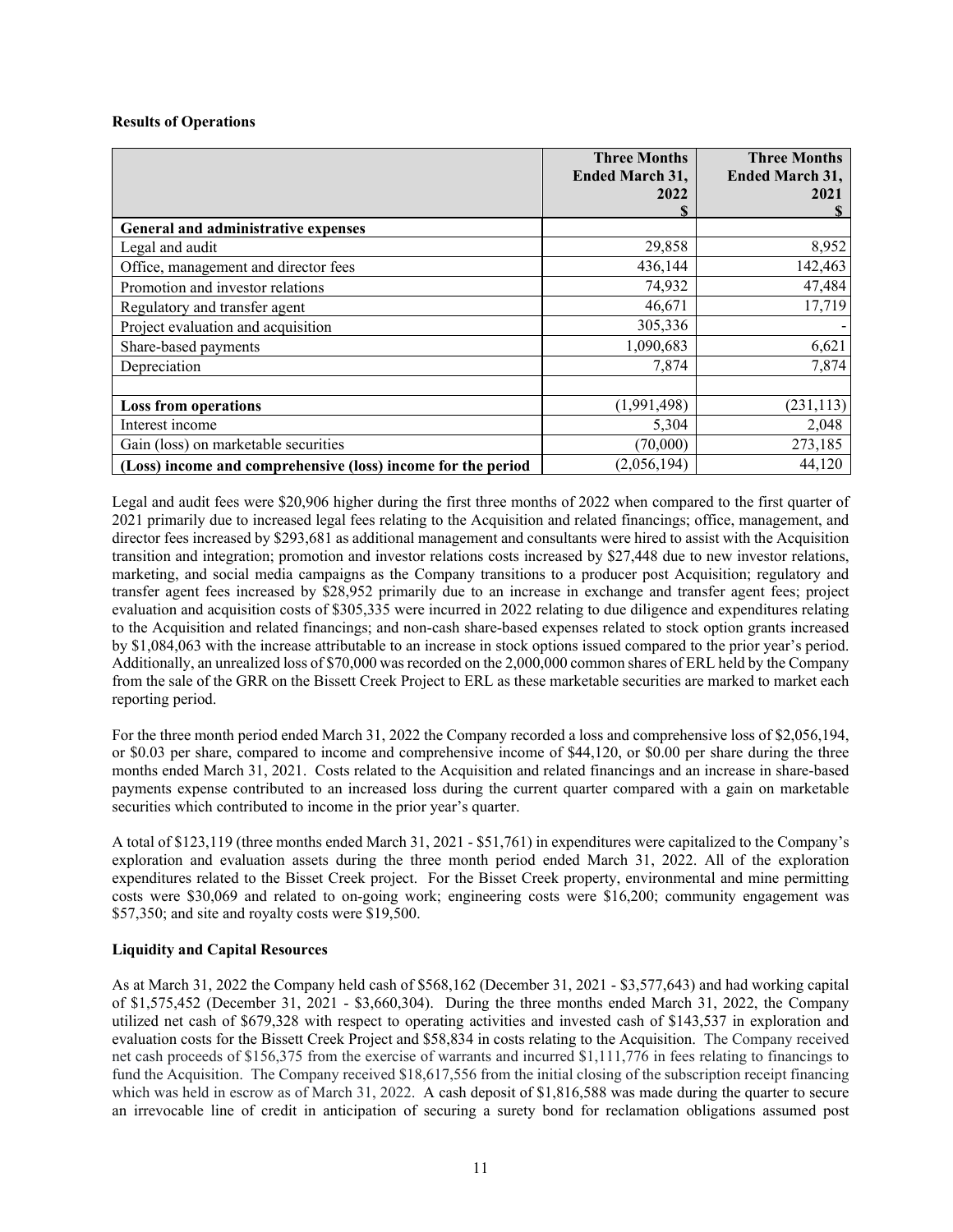Acquisition, of which, details are provided below.

The Company has a long-term reclamation deposit with the Ministry of Finance for the Province of Ontario of \$845,883. As at March 31, 2022, the Company has recorded a provision of \$366,689 representing the estimated liability for the current cost of reclamation for the Bissett Creek site.

The Company has negotiated a surety bond of approximately \$9 million to guarantee Bissett Creek and LDI reclamation obligations which are currently secured by cash deposits. An estimated \$8.2 million will be required to reclaim the LDI site. The issuer of the surety bond requires a 20% cash deposit and accordingly, the Company provided the issuer with an irrevocable letter of credit for \$1,816,588 in anticipation of the closing of the Acquisition. The irrevocable letter of credit is secured by a cash deposit of \$1,816,588. The Company has started the process of getting the Bissett Creek and LDI cash deposits returned.

# **Acquisition of the LDI and Okanjande Projects**

During December 2021, the Company entered into binding purchase and sale agreements to acquire 100% ownership of the producing LDI Project in Quebec and the Okanjande Project in Namibia (on care and maintenance) for approximately \$48 million (US\$37.5 million) from subsidiaries of Imerys. Approximately \$27.8 million (US\$21.7 million) relates to the purchase of LDI and \$20.2 million (US\$15.8 million) relates to the purchase of Okanjande project in Namibia. The Company completed the Acquisition subsequent to period end on April 29, 2022.

As consideration for the acquisition of LDI, which was completed as a purchase of all of the assets of the LDI Project by the Company's new wholly-owned subsidiary Graphite Nordique Inc., the Company paid Imerys \$22,733,174 (USD\$17,771,400) in cash and issued to Imerys \$5,116,800 (US\$4,000,000) worth of units. The units each consisted of one common share and one-half of one share purchase warrant and had the same terms as the Private Placement, resulting in the issuance to Imerys of 6,841,600 common shares and 3,420,800 warrants. The final purchase price for LDI is subject to potential post transaction adjustments relating to working capital, if any.

As consideration for the acquisition of the Okanjande Project, which was completed as a purchase of all of the shares of Imerys Gecko Holdings (Namibia) (Pty) Ltd. by the Company from Imerys and its joint venture partner, the Company paid Imerys and its joint venture partner \$20,236,943 (US\$15,820,00) in cash. The Company owns all the processing equipment necessary to produce graphite concentrate from ore mined from the Okanjande deposit. The Company has entered into a ten year lease with the owner of the Okorusu property for use of the land and buildings where the equipment is located. Under the terms of the lease, the Company made an initial payment of \$2,983,420 (EUR2,200,000) and must make annual payments of \$339,025 (EUR250,000) in each of the next four years.

#### **Acquisition Financings**

The execution of Northern's business plan required approximately \$70 million (US\$55 million) in financing to fund the Acquisition purchase price and transaction expenses, capital expenditures related to the restart of operations in Namibia, lease payments to the owner of the land and buildings on which the Okorusu plant is located, reclamation bonding and working capital. Financing was obtained through the Private Placement for approximately \$23 million, and a financing package with Sprott consisting of a \$15 million (US \$12million) senior secured loan, \$5 million (US\$4 million) from the sale of a royalty on the LDI Project and \$26 million (US\$20 million) from a graphite stream financing on the Okanjande Project. In addition, Imerys received \$5 million (US\$4 million) in equity, on the same terms as the private placement, as partial payment of the purchase price.

# *Private Placement (\$23 million)*

The Company completed the Private Placement of 30,762,500 subscription receipts issued at a price of \$0.75 for gross proceeds of \$23,071,875. In addition to the initial closing of the private placement in which the Company issued 25,762,500 subscription receipts for gross proceeds of \$19,321,875, the Company completed the final closing of the private placement which included 5,000,000 subscription receipts for gross proceeds of \$3,750,000. Upon the closing of the LDI and Okanjande acquisitions, each subscription receipt automatically converted into one unit of Northern, with each unit being comprised of one common share and one-half of one share purchase warrant of the Company. Each whole warrant is exercisable to purchase one common share of the Company at an exercise price of \$1.10 per common share for a period of 24 months.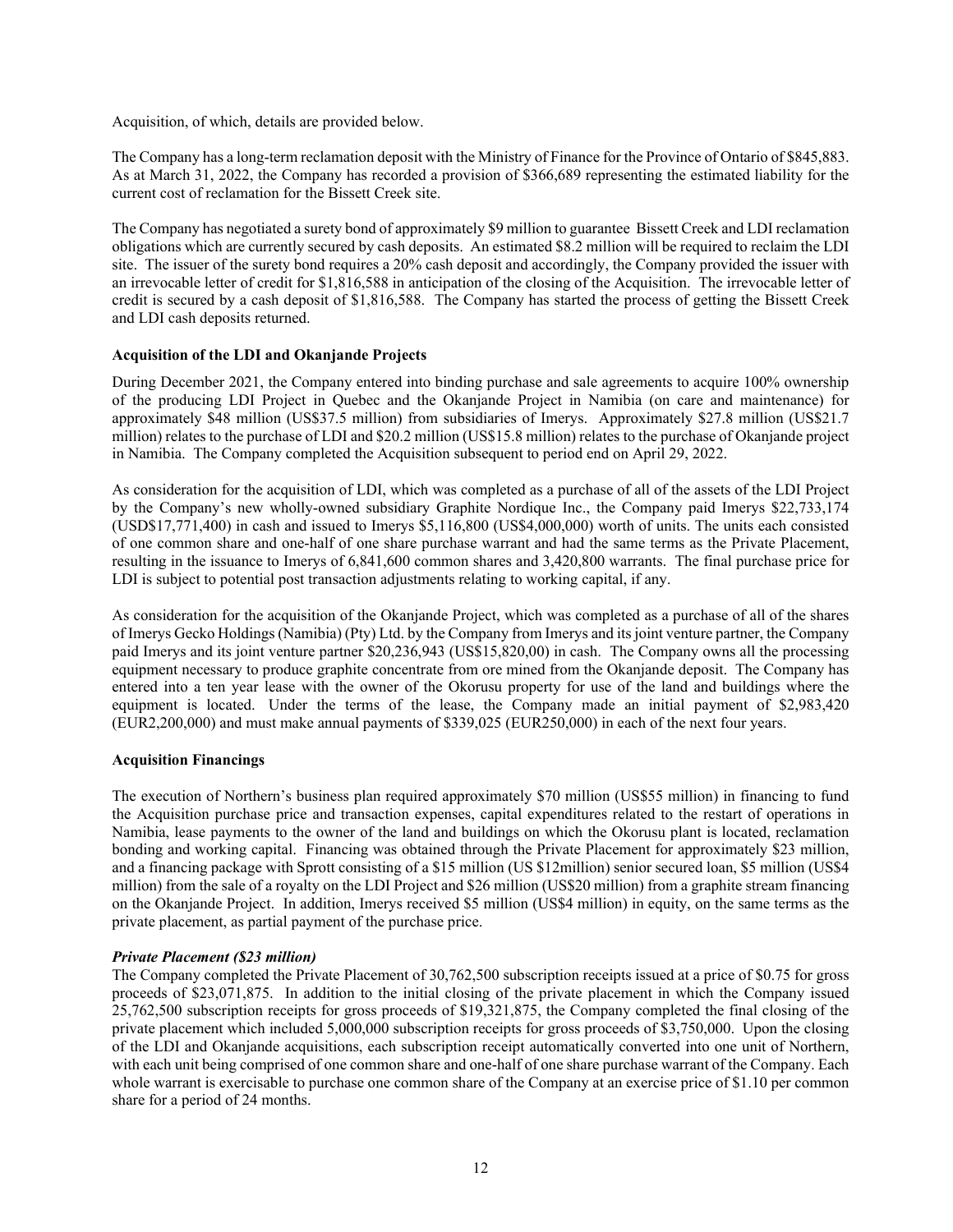In connection with the Private Placement, the agents received a cash fee from the Company equal to 6% of the aggregate gross proceeds and a number of compensation warrants equal to 6% of the number of subscription receipts issued under the closing. Each compensation warrant is exercisable to purchase one common share at an exercise price of \$0.75 per share for a period of two years.

# *Senior Secured Loan (US\$12 million)*

The Company completed a senior secured loan with Sprott in the amount of \$15,350,400 (US\$12,000,000), made at a 2% discount, which matures in 48 months. The loan bears interest at 9% plus the greater of the three month SOFR or 1%. At the Company's option, interest payable during the initial twelve months can be capitalized and added to the principal. As partial consideration for providing the loan, the Company has issued 4,800,000 warrants to Sprott each of which is exercisable to purchase one common share of the Company at an exercise price of \$1.01 for a period of two years. The loan is a senior secured obligation of the Company secured against the LDI and Okanjande Projects.

# *Royalty Financing (US\$4 million)*

The Company sold Sprott a 9% royalty on graphite concentrate sales revenue from LDI for gross proceeds of \$5,116,800 (US\$4,00,000). As partial consideration for providing the royalty financing, the Company issued to Sprott 1,200,000 warrants, each of which is exercisable to purchase one common share of the Company at an exercise price of \$1.01 for a period of two years. Sprott has also been granted a right of first refusal with respect to any proposed grant of a stream, royalty or similar transaction on the Bissett Creek Project.

# *Graphite Stream (US\$20 million)*

The Company has completed, in exchange for an upfront deposit of \$25,584,000 (US\$20,000,000), a purchase (stream) agreement with Sprott for 11.25% of the graphite produced by the Okanjande Project until 350,000 tonnes of contained graphite in concentrate have been produced and delivered, at which time, at the option of the stream purchaser, the stream may convert into a 1% royalty for the remaining life of the Okanjande deposit. The stream is secured against the Okanjande Project. Sprott has also been granted a right of first refusal with respect to any proposed grant of a stream, royalty or similar transaction on the Okanjande deposit. As partial consideration for entering into the stream, the Company issued to Sprott 4,500,000 warrants, each of which is exercisable to purchase one common share of the Company at an exercise price of \$1.01 for a period of two years. The Company has the option, subject to any consents or approvals required under the senior secured loan, to reduce the stream percentage by up to 50% upon payment of \$19,507,800 (US\$15,250,000) in 2024 or \$22,386,000 (US\$17,500,000) in 2025. This option is exercisable in whole or in part on a pro rata basis.

#### **Contractual Obligations**

As at March 31, 2022 and December 31, 2021, the Company had no contractual obligations or commitments for capital or operating leases, purchase obligations or other long-term commitments.

#### **Subsequent Events**

In addition to subsequent events described elsewhere in this MD&A the following occurred after March 31, 2022:

- the Company issued 37,500 shares from warrant exercises for proceeds of \$16,875; and
- the Company granted 100,000 stock options exercisable at a price of \$0.75.

# **Off-Balance Sheet Arrangements**

The Company has not entered into any off-balance sheet arrangements such as guarantee contracts, contingent interests in assets transferred to unconsolidated entities, derivative instrument obligations, or with respect to any obligations under a variable interest entity arrangement.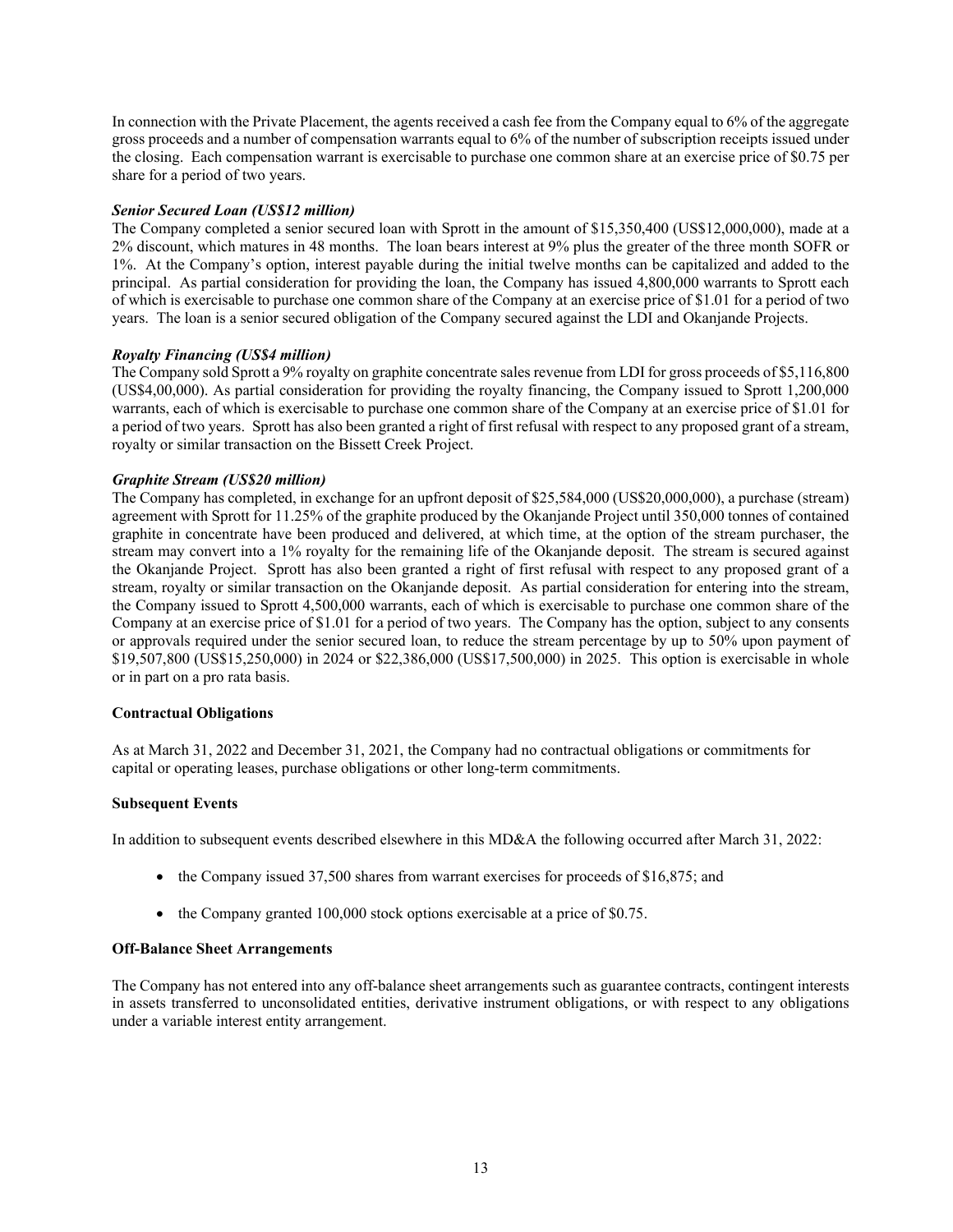# **Transactions with Related Parties and Key Management Compensation**

During the three month period ended March 31, 2022, the Company expensed salary and compensation to key management personnel of \$242,000 (March 31, 2021 – \$45,000) and management fees to a company owned and controlled by key management personnel of \$29,448 (March 31, 2021 – \$19,204). During the three month period ended March 31, 2022, the Company expensed directors' fees of \$15,000 (March 31, 2021 – \$15,000). During the three month period ended March 31, 2022, the Company expensed share-based payments for stock options granted to key management personnel and directors of \$892,813 (March 31, 2021 – \$Nil).

As at March 31, 2022, \$9,863 (December 31, 2021 – \$8,238) was included in accounts payable and accrued liabilities owing to officers and directors relating to management and director fees and for reimbursement of expenses.

In the initial closing of the Private Placement, certain officers and directors of the Company subscribed for a total of 455,000 subscription receipts for gross proceeds of \$341,250. Each subscription by these insiders of the Company constituted a "related party transaction" within the meaning of Multilateral Instrument 61-101 – *Protection of Minority Security Holders in Special Transactions* ("MI 61-101"). The Company relied on exemptions from the formal valuation requirements of MI 61-101 pursuant to section 5.5(a) of MI 61-101 and the minority shareholder approval requirements of MI 61-101 pursuant to section 5.7(1)(a) of MI 61-101 in respect of such insider participation as the fair market value of the transactions did not exceed 25% of the Company's market capitalization.

# **Proposed Transactions**

The Company continually reviews potential merger, acquisition, investment and other joint venture transactions that could enhance shareholder value. At the current time, there are no reportable proposed transactions.

# **Critical Accounting Estimates and Judgements**

The preparation of the Consolidated financial statements requires Company management to make estimates, assumptions, and judgements about the future that affect the amounts recorded in the consolidated financial statements. These estimates, assumptions, and judgements are based on the Company's experience and management's expectations about future events that are believed to be reasonable under the circumstances. They are continually being re-evaluated based on new facts and experience. Actual results may differ from estimates, assumptions and judgements. The effect of a change in an accounting estimate is recognized prospectively in the period of change and future periods if the change impacts both periods.

Significant judgements used in the preparation of the Company's consolidated financial statements include, but are not limited to:

- (i) those relating to the assessment of the Company's ability to continue as a going concern;
- (ii) the useful lives and related depreciation of property and equipment;
- (iii) the identification of separately identifiable components in property and equipment where their respective cost is significant in comparison to the total cost;
- (iv) the classification of expenditures as exploration and evaluation assets; and
- (v) the recognition of deferred tax; and
- (vi) the determination of a transaction as a business combination or asset acquisition.

#### **Critical Accounting Policies**

The Company believes the following critical accounting policies affect its more significant judgments and estimates used in the preparation of its Consolidated financial statements.

#### *Going Concern*

The condensed consolidated interim financial statements have been prepared on a going concern basis, which assumes the Company will be able to continue in operation for the foreseeable future and will be able to realize its assets and discharge its liabilities and commitments in the normal course of business. Subsequent to the period end, the Company completed the acquisition of the producing LDI Project in Quebec and the Okanjande Project in Namibia and related financings. The Company's management believes it can further develop the Bisset Creek Project and the Okanjande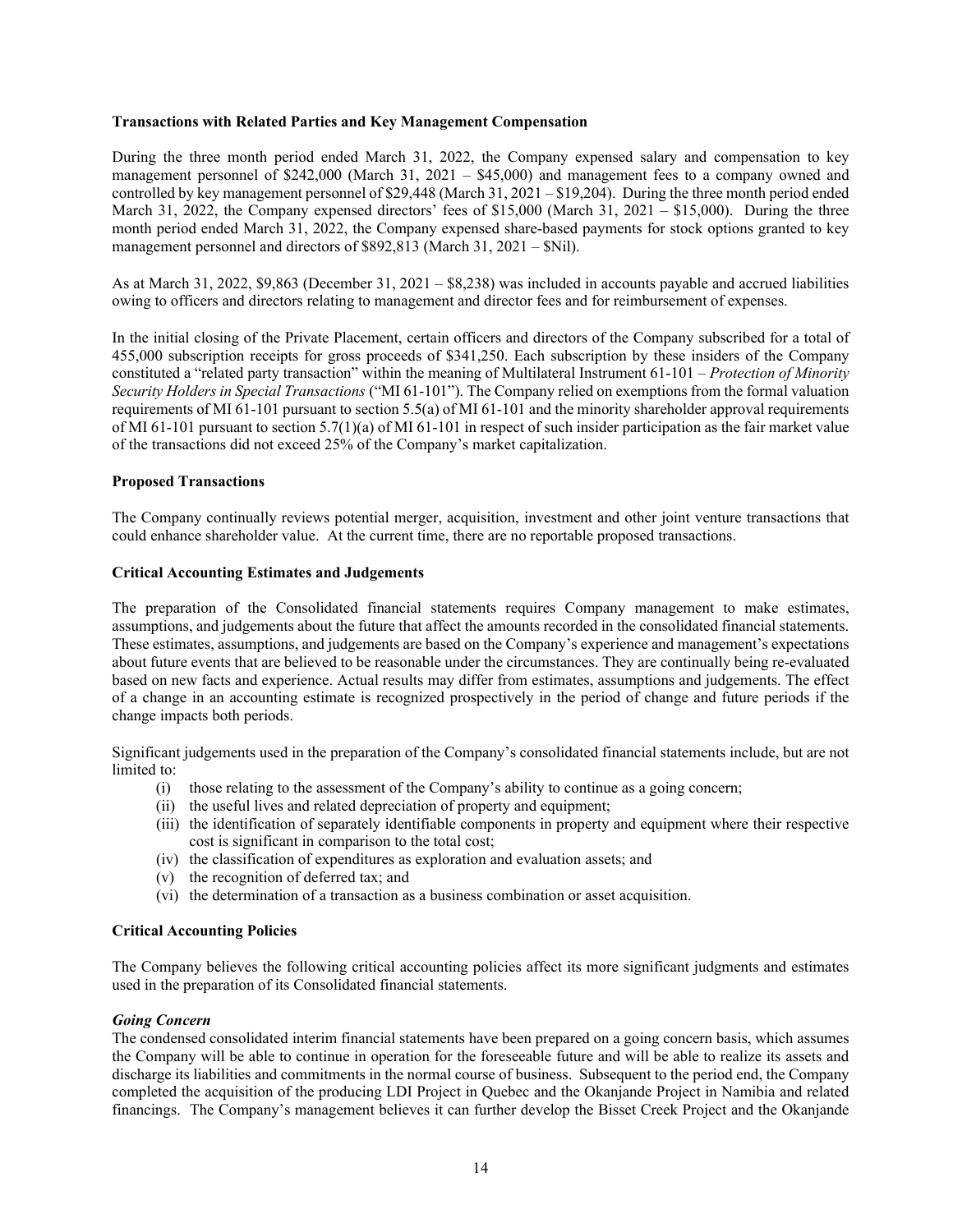Project over the next twelve months with funds on hand and the proceeds from the financings conducted in connection with the Acquisition. Substantial capital is required to further develop the Bissett Creek Project into a producing mine and there is no assurance management will be successful in its endeavors.

The Company's condensed consolidated interim financial statements have been prepared on a going concern basis, which assumes that the Company will be able to continue in operation for the foreseeable future and will be able to realize its assets and discharge its liabilities and commitments in the normal course of business. The Company's management believes that it can continue to finance operating expenses over the next twelve months with funds on hand and from financings completed subsequent to the end of the period. The Company's discretionary activities have considerable scope for flexibility in terms of the amount and timing of expenditures. The Company will thoroughly assess all such activities before undertaking them. The Company's condensed consolidated interim financial statements do not include any adjustments that might result from negative outcomes with respect to these uncertainties.

#### *Marketable securities*

When the fair values of financial assets and financial liabilities recorded in the statement of financial position cannot be measured based on quoted prices in active markets, their fair value is measured using other valuation techniques. The inputs to these models are taken from observable markets where possible, but where this is not feasible, a degree of judgement is required in establishing fair values. Judgements include considerations of inputs such as liquidity risk, credit risk and volatility. Changes in assumptions relating to these factors could affect the reported fair value of financial instruments.

# *Impairment of Long-Lived Assets*

At each statement of financial position date, the Company assesses whether there is any indication that any long-lived assets or finite life tangible assets are impaired. The Company monitors the recoverability of long-lived assets based on factors such as current market value, future asset utilization, business climate and future undiscounted cash flows expected to result from the use of the assets. An impairment is recognized if the recoverable amount, determined as the higher of an asset's fair value less cost to sell and the discounted future cash flows generated from use and eventual disposal of an asset, is less than its carrying value. Where the carrying amount of an asset exceeds its recoverable amount, the asset is considered impaired and is written down to its recoverable amount.

Mining properties and exploration and evaluation assets are also assessed for impairment upon the transfer of exploration and evaluation assets to development assets regardless of whether facts and circumstances indicate that the carrying amount of the exploration and evaluation assets is in excess of their recoverable amount.

#### *Mining properties and exploration and evaluation expenditures*

Mining properties correspond to acquired interests in mining exploration permits/claims/leases which include the rights to explore, mine, extract and sell all minerals from such permits/claims/leases. All pre-exploration costs, i.e. costs incurred prior to obtaining the legal right to undertake exploration and evaluation activities on an area of interest, are expensed as incurred.

Once the legal right to explore has been acquired, exploration and evaluation expenditures are capitalized in respect of each identifiable area of interest until the technical feasibility and commercial viability of extracting a mineral resource are demonstrated.

General and administration expenditures relating to exploration are capitalized where they can be directly attributed to the site undergoing exploration and evaluation.

Exploration and evaluation assets are carried at historical cost, less any impairment losses recognized.

When technical feasibility and commercial viability of extracting a mineral resource are demonstrated for an area of interest, the Company stops capitalizing exploration and evaluation costs for that area, tests recognized exploration and evaluation assets for impairment, and reclassifies any unimpaired exploration and evaluation assets either as tangible or intangible mine development assets according to the nature of the assets.

#### *Share-based compensation*

The Company has a stock option plan (the "Option Plan") and has issued warrants as described in note 8 of its annual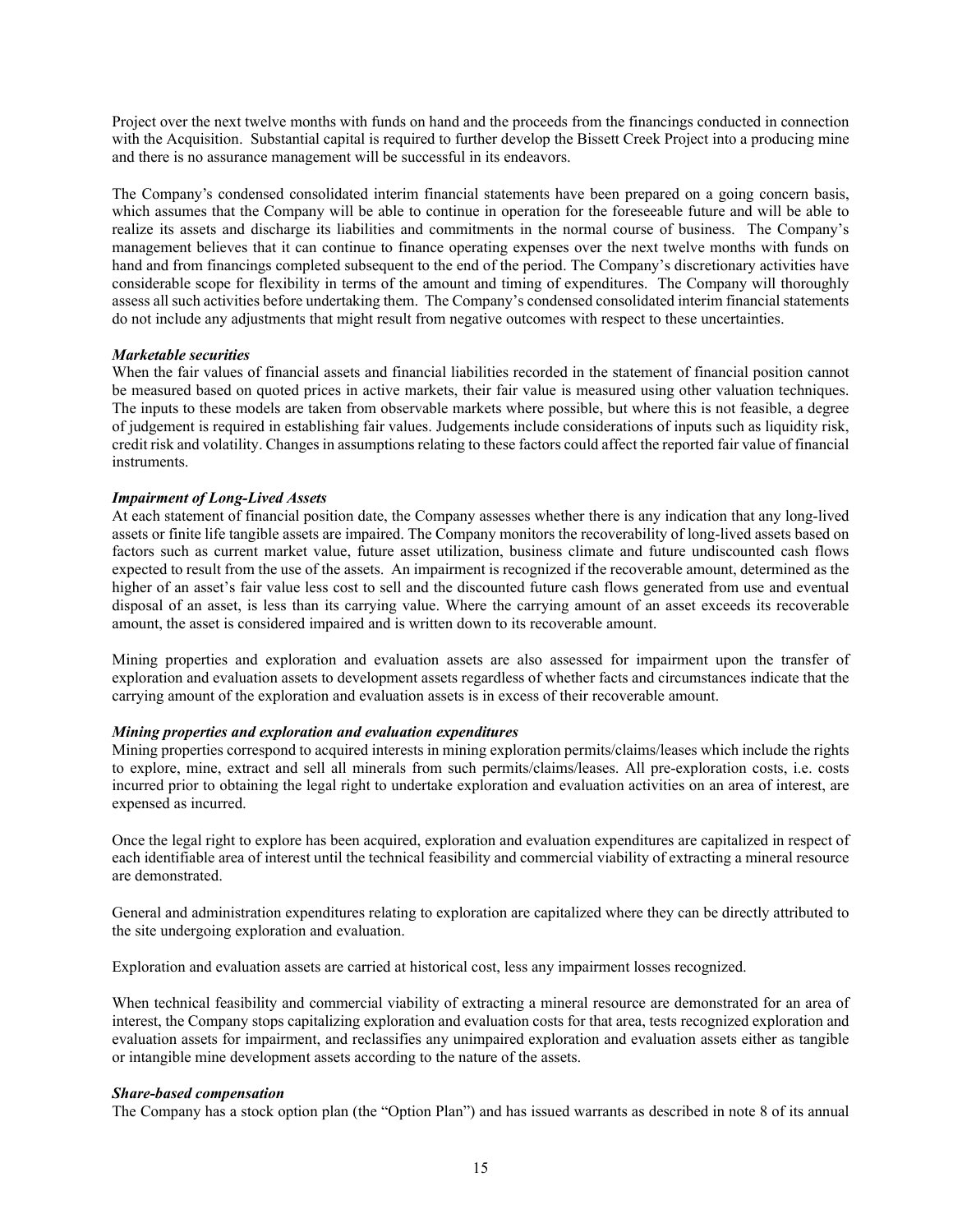consolidated financial statements. The Company measures the compensation cost of stock options issued under the Option Plan and warrants issued using the fair-value method as determined using the Black-Scholes option pricing model. Compensation costs are measured at the grant date based on the fair value of the award and are recognized over the vesting period as share-based payments with a corresponding increase to contributed surplus. Upon exercise, common shares are issued from treasury and the amount reflected in contributed surplus is credited to share capital, as adjusted for any consideration paid. The Company transfers the value of forfeited and expired unexercised vested stock options or warrants to accumulated deficit from contributed surplus at the date of expiration.

The Black-Scholes option pricing model incorporates highly subjective assumptions, including volatility, estimated forfeiture rates and expected time until exercise, which affect the calculated values. At the end of each reporting period, the Company reviews the option pricing model and updates model inputs for any changes for the purposes of determining the fair value of new grants, and reflects the impact of changes to non-market input estimates for previous grants in net loss with a corresponding adjustment to contributed surplus.

# *Restoration and site closure provision*

The Company has an obligation to reclaim the Bissett Creek Project after the end of mining operations and has estimated the costs necessary to comply with existing reclamation standards. The fair value of an asset retirement obligation is recorded in the period in which it is incurred. When the liability is initially recorded, the cost is capitalized by increasing the carrying amount of the related long-lived asset. Over time, the liability is adjusted to reflect the passage of time (accretion expense) and for changes in estimated future cash flows. Accretion expense is charged to the statement of comprehensive loss, while adjustments related to changes in estimated cash flows are recorded as increases or decreases in the carrying value of the asset. The capitalized cost is amortized over the useful life of the related asset. Upon settlement of the liability, a gain or loss is recorded if the actual costs incurred are different from the liability recorded.

# *Income Taxes*

The Company uses the asset and liability method of accounting for income taxes. Under this method, deferred tax is determined based on differences between the consolidated financial statement carrying values of existing assets and liabilities and their respective income tax bases (temporary differences), and losses carried forward. Deferred tax is measured using the enacted tax rates, or substantially enacted tax rates, which will be in effect when the temporary differences are likely to reverse. The effect on deferred tax of a change in tax rates is included in operations in the period in which the change is enacted. The amount of deferred tax recognized is limited to the amount of the benefit that is probable.

Deferred tax and the recognition and measurement of uncertain tax positions are subject to various assumptions and management judgement. Actual results may differ from these estimates. In circumstances where the applicable tax laws and regulations are either unclear or subject to ongoing varying interpretations, it is reasonably possible that changes in these estimates could occur that materially affect the amounts of deferred tax recorded.

#### *Financial instruments*

Financial instruments are measured on initial recognition at fair value, plus, in the case of financial instruments other than those classified as fair value through profit or loss ("FVTPL"), directly attributable transaction costs. Financial instruments are recognized when the Company becomes a party to the contracts that give rise to them and are classified as: amortized cost; fair value through profit or loss; or, fair value through other comprehensive income, as appropriate. The Company considers whether a contract contains an embedded derivative when the it first becomes a party to it. The embedded derivatives are separated from the host contract if the host contract is not measured at FVTPL and when the economic characteristics and risks are not closely related to those of the host contract. Reassessment only occurs if there is a change in the terms of the contract that significantly modifies the cash flows that would otherwise be required.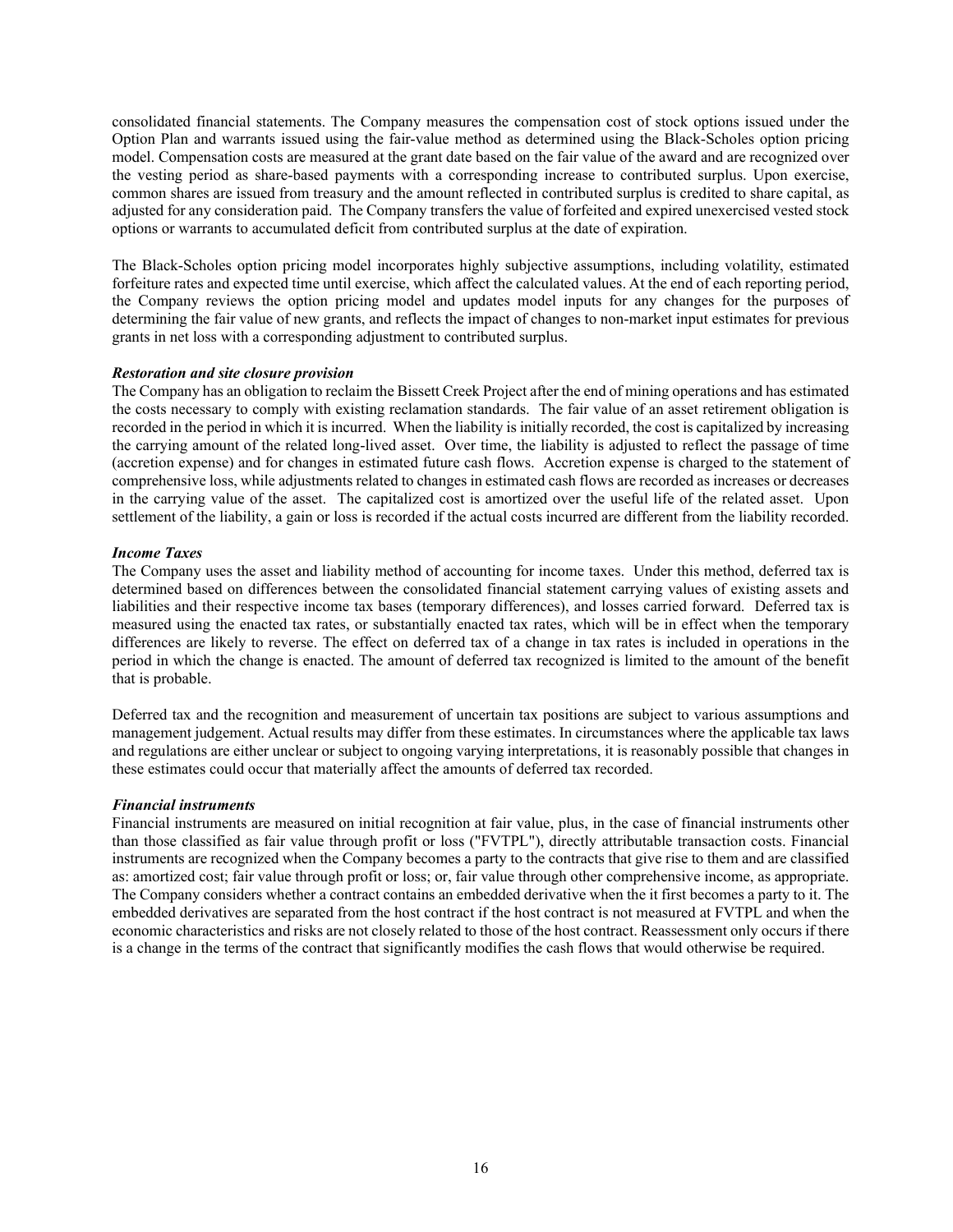# **Disclosure of Outstanding Share Data**

Information with respect to outstanding common shares, warrants and stock options as at May 27, 2022, March 31, 2022 and December 31, 2021 is as follows:

|               | <b>May 27,</b><br>2022 | March 31,<br>2022 | December 31,<br>2021 |
|---------------|------------------------|-------------------|----------------------|
| Common shares | 119,360,522            | 81,718,922        | 81, 371, 422         |
| Warrants      | 6.253.250              | 6,290,750         | 5,092,500            |
| Stock options | 8,225,000              | 8,125,000         | 5,800,000            |

# **Trends**

There are significant uncertainties regarding the prices of industrial minerals and the availability of equity financing for the purposes of mineral exploration and development. For instance, the prices of industrial minerals, including graphite, have fluctuated widely in recent years and it is expected that wide fluctuations may continue. Management of the Company is not aware of any trend, commitment, event or uncertainty both presently known or reasonably expected by the Company to have a material adverse effect on the Company's business, financial condition or results of operations other than the normal speculative nature of the natural resource industry and the risks disclosed below under the heading "Risk Factors".

# **Risk Factors**

An investment in the Company's common shares is speculative and subject to risks and uncertainties. The occurrence of any one or more of these risks or uncertainties could have a material adverse effect on the value of any investment in the Company and the business, prospects, financial position, financial condition or operating results of the Company. The risk factors noted below, in no specific order, are not an exhaustive list of all risk factors associated with an investment in the Company's common shares or in connection with the operations of the Company.

#### **No History of Mineral Production; New Production Risks**

The Company has only recently acquired a mineral producing property with the acquisition of the LDI Project which was completed subsequent to period end. The Company does not have a history of mineral production and it is subject to risks and uncertainties in integrating the acquisition of the LDI Project and transitioning its operations into the Company's operations. The Company is now also subject to all of the hazards and risks normally encountered in mineral production. Moreover, there can be no assurance of the profitability of future operations of the Company, nor that significant additional losses will not occur in the near future. The Company's operating expenses and capital expenditures may increase in subsequent years as the costs increase for the consultants, personnel and equipment associated with advancing exploration, development and production. The amount and timing of expenditures will depend on the progress of ongoing exploration, development and production, the results of consultant's analysis and recommendations, the rate at which operating losses are incurred, the Company's acquisition of additional properties and other factors, many of which are beyond the Company's control.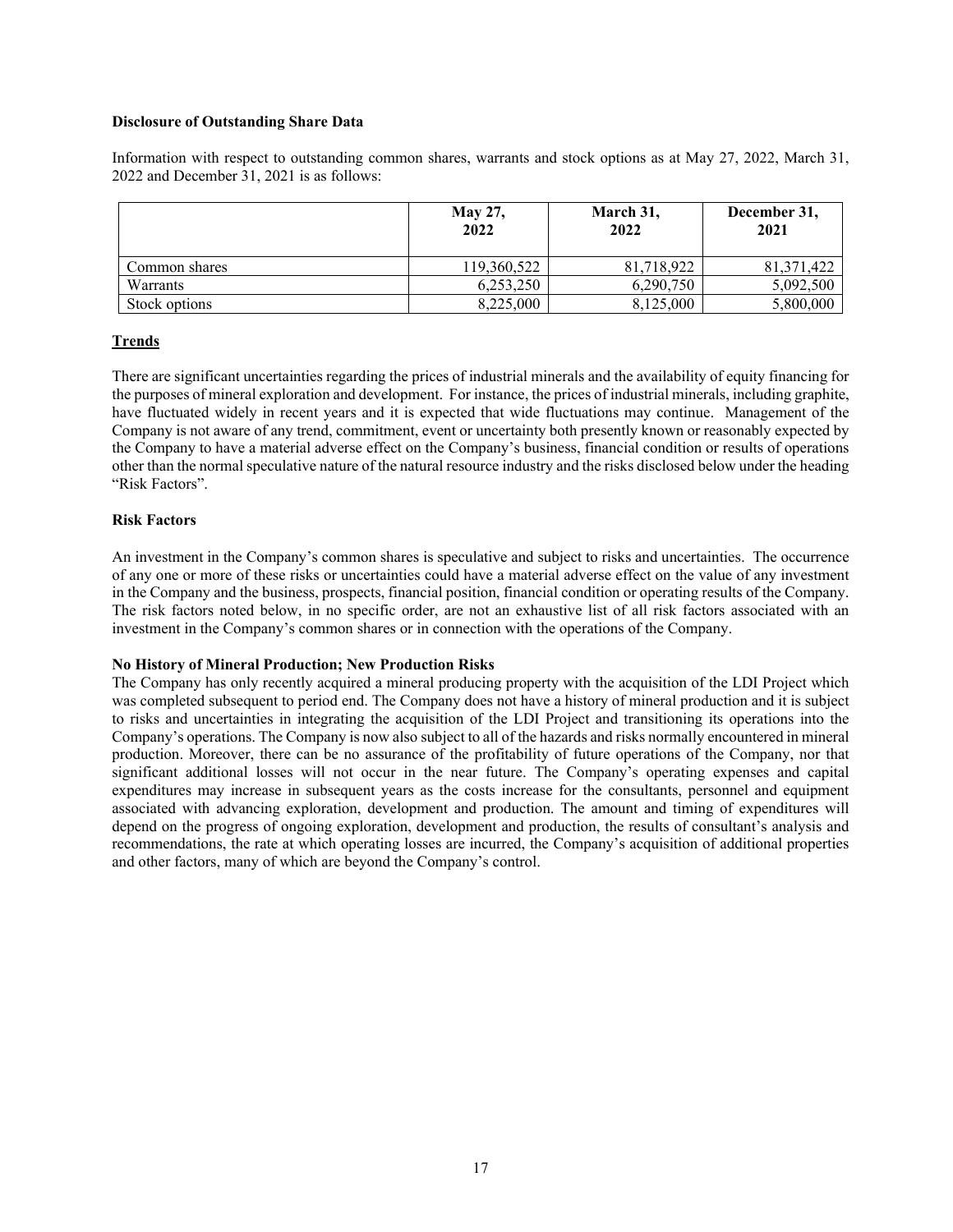### **Exploration and Development**

Exploration for and development of graphite properties involves significant financial risks, which even a combination of careful evaluation, experience and knowledge may not eliminate. While the discovery of a graphite body may result in substantial rewards, few properties which are explored are ultimately developed into producing mines. Major expenses may be required to establish mineral reserves by drilling, constructing mining and processing facilities at a site, developing processes and extracting graphite. The Company cannot ensure that its exploration and development programs will result in profitable commercial mining operations.

The economic feasibility of a mine is based upon many factors, including the accuracy of mineral resource and mineral reserve estimates; graphite recoveries; capital and operating costs; government regulations relating to prices, taxes, royalties, land tenure, land use, importing and exporting and environmental management and protection; and graphite prices, which are highly volatile. Development projects are also subject to the successful completion of feasibility studies, issuance of necessary governmental permits and availability of adequate financing.

# **Commodity Prices**

The price of the Company's securities, its financial results and its exploration, development and mining activities have previously been, or may in the future be, significantly adversely affected by declines in the price of graphite. Industrial mineral prices fluctuate widely and are affected by numerous factors beyond the Company's control such as the sale or purchase of industrial minerals by various dealers, interest rates, exchange rates, inflation or deflation, currency exchange fluctuation, global and regional supply and demand, production and consumption patterns, speculative activities, increased production due to improved mining and production methods, government regulations relating to prices, taxes, royalties, land tenure, land use, importing and exporting of minerals, environmental protection, the degree to which a dominant producer uses its market strength to bring supply into equilibrium with demand, and international political and economic trends, conditions and events. The prices of industrial minerals have fluctuated widely in recent years, and future price declines could cause continued exploration and development of the Company's assets to be impracticable and the Company's operations to become unprofitable.

Further, reserve calculations and life-of-mine plans using significantly lower graphite prices could result in material write-downs of the Company's investment in the Bissett Creek Project, the LDI Project and the Okanjande Project and increased amortization, reclamation and closure charges.

In addition to adversely affecting reserve estimates and the Company's financial condition, declining graphite prices can impact operations by requiring a reassessment of the feasibility of a particular project. Such a reassessment may be the result of a management decision or may be required under financing arrangements related to a particular project. Even if the project is ultimately determined to be economically viable, the need to conduct such a reassessment may cause substantial delays or may interrupt operations until the reassessment can be completed.

#### **Mining Operations and Insurance**

Mining operations generally involve a high degree of risk. The Company's operations will be subject to all of the hazards and risks normally encountered in mineral exploration, development and production. Such risks include unusual and unexpected geological formations, seismic activity, rock bursts, cave-ins, water inflows, fires and other conditions involved in the drilling and removal of material, environmental hazards, industrial accidents, periodic interruptions due to adverse weather conditions, labor disputes, political unrest and theft. The occurrence of any of the foregoing could result in damage to, or destruction of, mineral properties or interests, production facilities, personal injury, damage to life or property, environmental damage, delays or interruption of operations, increases in costs, monetary losses, legal liability and adverse government action. The Company does not currently carry insurance against all these risks and there is no assurance that such insurance will be available in the future, or if available, at economically feasible premiums or acceptable terms. The potential costs associated with losses or liabilities not covered by insurance coverage may have a material adverse effect upon the Company's financial condition.

#### **Cost Overruns, Delays and Construction Risk**

The Company has not initiated development of the Bissett Creek Project nor does it currently have the funds to initiate development of the Bissett Creek Project. The Company has also not yet initiated the restart of operations at the Okanjande Project which it acquired subsequent to period end, which it intends to do prior to initiating development on the Bissett Creek Project and has funded as part of the financings conducted in connection with the Acquisition. Restarting operations at the Okanjande Project and, subject to securing future mine development financing,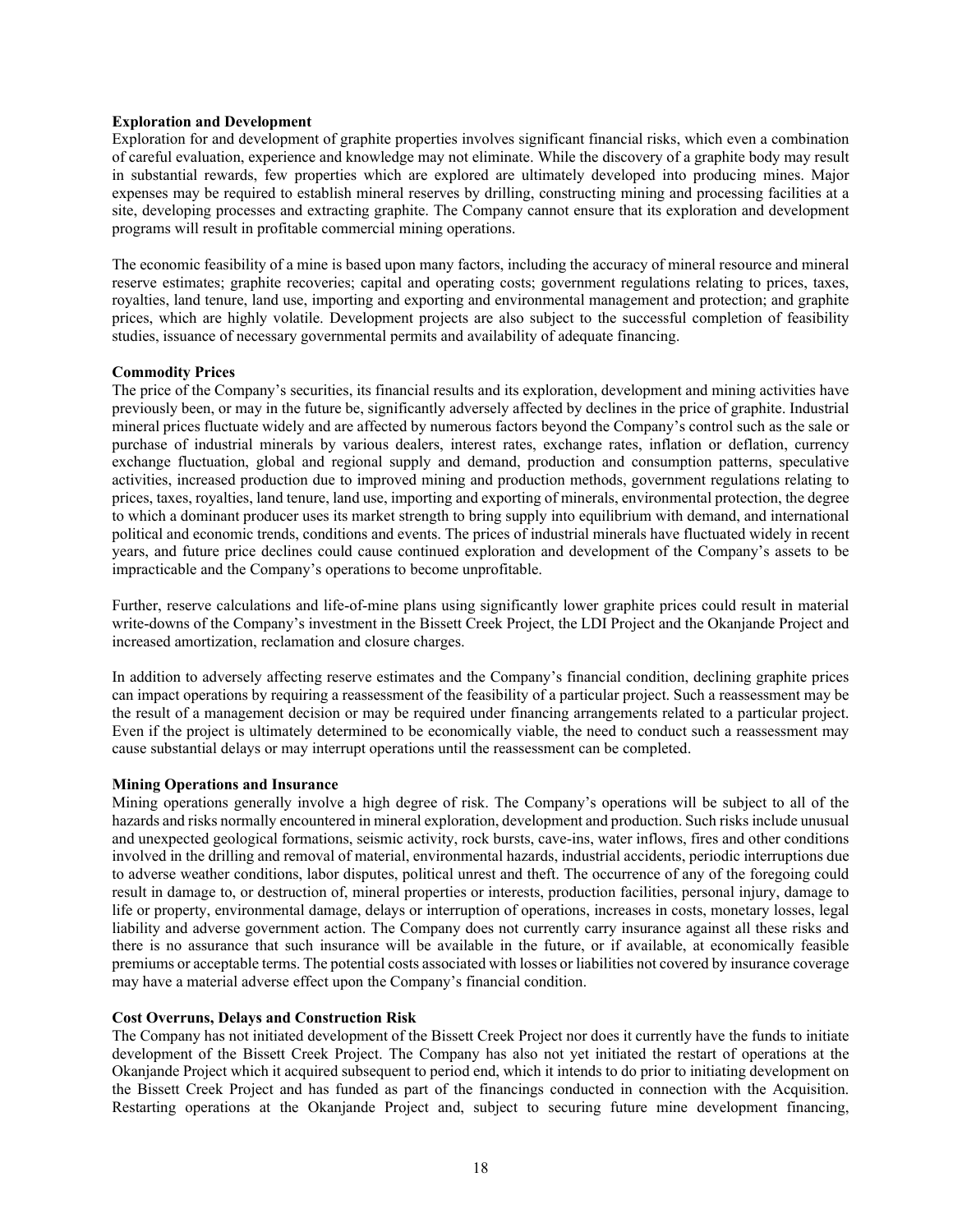development of the Bissett Creek Project, will be subject to risks associated with potential cost overruns, delays and construction risk.

# **Limited Operating History and Financial Resources**

The Company has a limited operating history. Additional funds will be required to bring the Bissett Creek Project and the Okanjande Project into production. The Company has limited financial resources and there is no assurance that the Company will be able to raise sufficient additional funding to fulfill its obligations or for further exploration and development on acceptable terms or at all. Failure to obtain additional funding on a timely basis could result in delay or indefinite postponement of the development of the Bissett Creek project and further exploration and development, and could cause the Company to reduce or terminate its development plans. Additional funds raised by the Company from treasury share issuances may result in further dilution to the shareholders of the Company or a change of control.

#### **Governmental and Environmental Regulation, Permits and Compliance**

The existing and anticipated future operations of the Company, including exploration and development activities and the continuation and commencement of additional commercial production, require licenses, permits or other approvals from various federal, provincial and local governmental authorities and such operations are or will be governed by laws and regulations relating to prospecting, development, mining, production, exports, taxes, labor standards, occupational health and safety, waste disposal, toxic substances, land use, water use, environmental protection, land claims of indigenous people and other matters. The Company believes it is in substantial compliance with all material laws and regulations which currently apply to its activities. There can be no assurance, however, that the Company will obtain on reasonable terms or at all the permits and approvals, and the renewals thereof, which it may require for the conduct of its future operations or that compliance with applicable laws, regulations, permits and approvals will not have an adverse effect on plans to develop the Company's mineral assets. Possible future environmental and mineral tax legislation, regulations and actions could cause additional expense, capital expenditures, restrictions and delay on the Company's planned exploration and operations, the extent of which cannot be predicted.

Failure to comply with applicable laws, regulations and permitting requirements may result in enforcement actions thereunder, including orders issued by regulatory or judicial authorities causing operations to cease or be curtailed, and may include corrective measures requiring capital expenditures, installation of additional equipment, or remedial actions. Parties engaged in mining operations may be required to compensate those suffering loss or damage by reason of the mining activities and may have civil or criminal fines or penalties imposed for violations of applicable laws or regulations.

#### **Results of Prior Exploration Work**

In preparing the FS, the FS Update, the Expansion PEA and the Expansion PEA Update relating to the Bissett Creek Project, the authors of such studies and assessments relied upon data generated by exploration work carried out by geologists employed by others. There is no guarantee that data generated by prior exploration work is 100% reliable and discrepancies in such data not discovered by the Company or such authors may exist. Such errors and/or discrepancies, if they exist, could impact on the accuracy of the FS, the FS Update, the Expansion PEA and the Expansion PEA Update.

#### **Reliance on Management and Experts**

The success of the Company will be largely dependent upon the performance of its senior management and directors. Due to the relative small size of the Company, the loss of these persons or the inability of the Company to attract and retain additional highly skilled employees may adversely affect its business and future operations. The Company has not purchased any "key-man" insurance nor has it entered into any non-competition or non-disclosure agreements with any of its directors, officers or key employees and has no current plans to do so. The Company has hired and may continue to rely upon consultants and others for geological and technical expertise. The Company's current personnel may not include persons with sufficient technical expertise to carry out the future development of the Company's properties. There is no assurance that suitably qualified personnel can be retained or will be hired for such development.

### **Competition**

The mineral exploration and mining business is competitive in all of its phases. The Company competes with numerous other companies and individuals, including competitors with greater financial, technical and other resources, in the search for and the acquisition of attractive mineral properties. The mining industry is facing a shortage of equipment and skilled personnel and there is intense competition for experienced geologists, field personnel, contractors and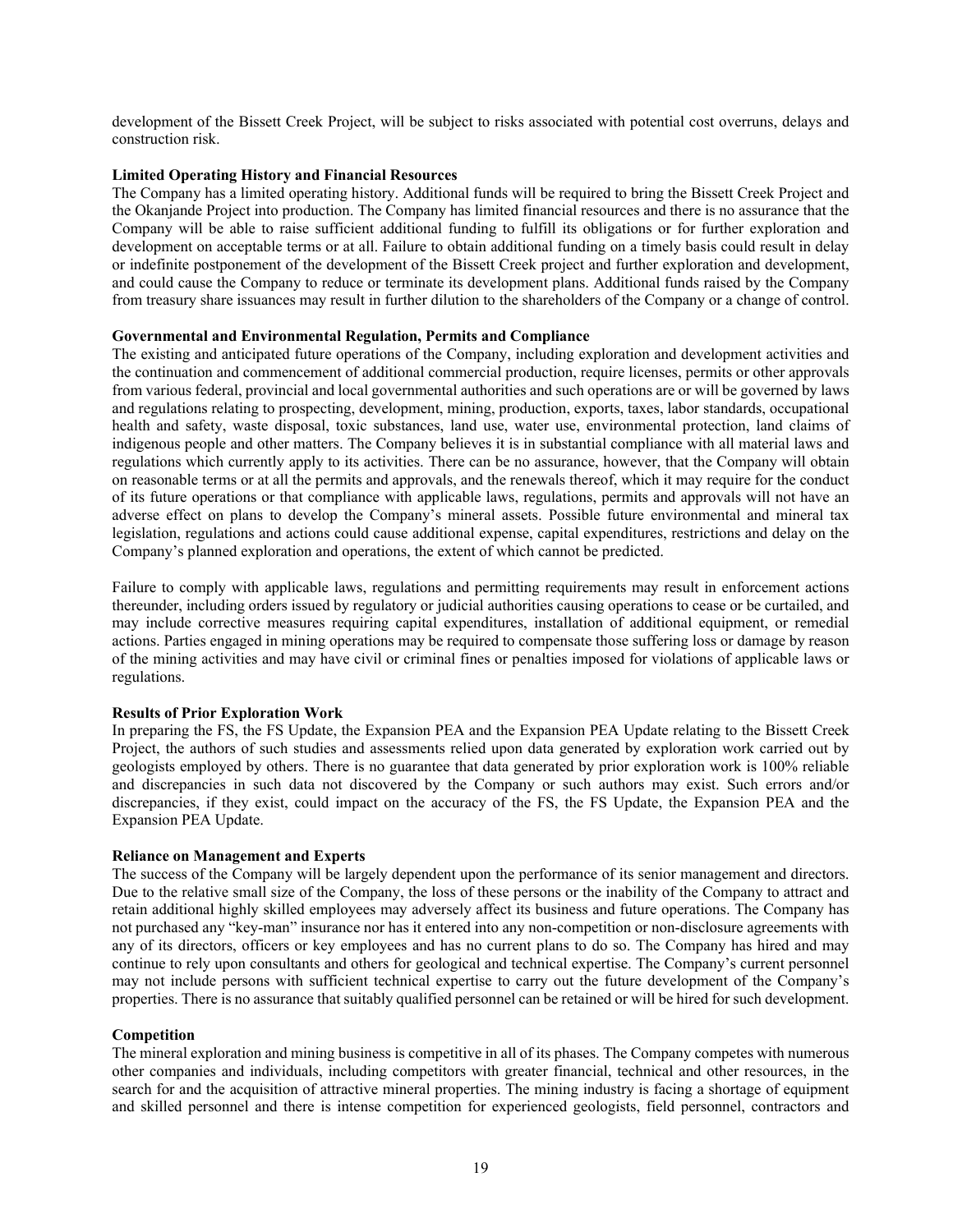management. There is no assurance that the Company will be able to compete successfully with others in acquiring such equipment or personnel.

### **Competitive Conditions**

The mineral exploration and mining business is competitive in all phases of exploration, development and production. The Company competes with a number of other entities in the search for and acquisition of productive mineral properties. As a result of this competition, the majority of which is with companies with greater financial resources than the Company, the Company may be unable to acquire attractive properties in the future on terms it considers acceptable. The Company also competes for financing with other resources companies, many of whom have greater financial resources and/or more advanced properties. There can be no assurance that additional capital or other types of financing will be available if needed or that, if available, the terms of such financing will be favorable to the Company.

# **Title to Properties**

Although the Company has taken precautions to ensure that legal title to its property interests are properly recorded in the name of the Company or its subsidiaries where possible, there can be no assurance that such title will ultimately be maintained. The possibility exists that title to one or more of its properties, particularly title to undeveloped properties, might be defective because of errors or omissions in the chain of title, including defects in conveyances and defects in locating or maintaining such claims, or concessions. The ownership and validity of mining claims and concessions are often uncertain and may be contested. There is no assurance that the interests of the Company in any of its properties may not be challenged or impugned.

#### **Aboriginal Land Claims**

The Bissett Creek Project is located on "unceded" land claimed by the Algonquins of Ontario ("AOO"). The Company has begun the process of negotiating an Impact Benefits Agreement ("IBA") with the AOO and with the Algonquins of Pikwakanagan First Nation ("AOPFN") who are also a member of the AOO. To date the AOO have expressed support for the Bissett Creek Project and have shown interest in economic development. However, the negotiation of an IBA is subject to many factors beyond the Company's control and there is no guarantee or assurance that the Company will be successful. The Company has also consulted with the Metis Nation of Ontario ("MNO") and these consultations could also lead to an IBA.

The Company is not aware of any other aboriginal land claims having been asserted or any legal actions relating to native issues having been instituted with respect to any of the lands comprising the Bissett Creek Project.

The legal basis of a land claim is a matter of considerable legal complexity and the impact of a land claim settlement and self-government agreements cannot be predicted with certainty. In addition, no assurance can be given that a broad recognition of aboriginal rights by way of a negotiated settlement or judicial pronouncement would not have an adverse effect on the Company's activities. Such impact could be material and, in certain circumstances, could delay or even prevent the Company's mineral exploration and mining activities.

#### **Environmental Risks and Hazards**

All phases of the Company's operations are subject to environmental regulation in the jurisdictions in which it operates. These regulations mandate, among other things, the maintenance of air and water quality standards and land reclamation and provide for restrictions and prohibitions on spills, releases or emissions of various substances produced in association with certain mining industry activities and operations. They also set forth limitations on the generation, transportation, storage and disposal of hazardous waste. A breach of such regulation may result in the imposition of fines and penalties. In addition, certain types of mining operations require the submission and approval of environmental impact assessments. Environmental legislation is evolving in a manner which will require stricter standards and enforcement, increased fines and penalties for non-compliance, more stringent environmental assessments of proposed projects and a heightened degree of responsibility for companies and their officers, directors and employees. The cost of compliance with changes in governmental regulations has the potential to reduce the viability or profitability of operations of the Company. It is always possible that, as work proceeds, environmental hazards may be identified which are at present unknown to the Company and which may have the potential to negatively impact on the Company's exploration, development and operational plans.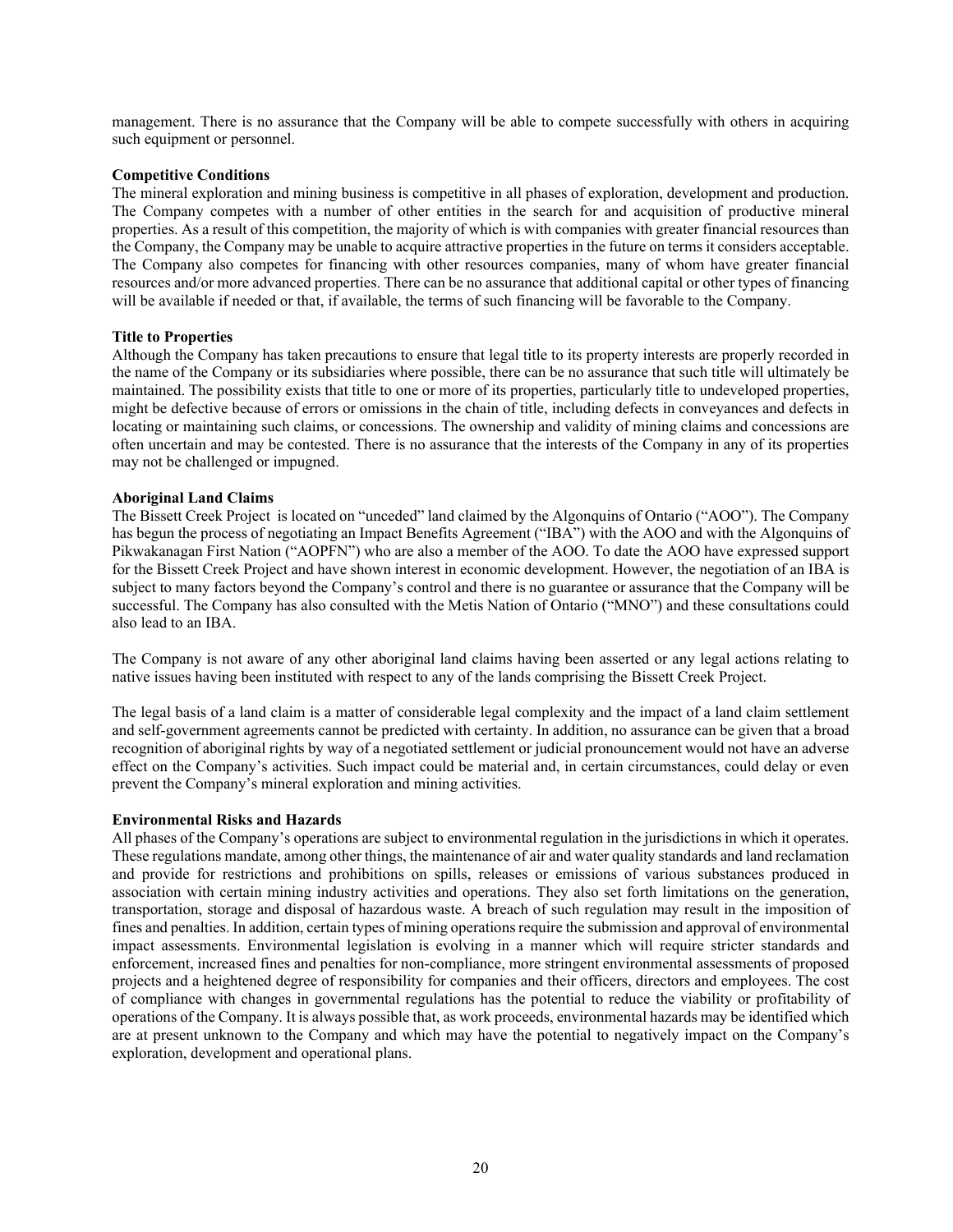# **Cost of Land Reclamation**

It is difficult to determine the exact amounts which will be required to complete all land reclamation activities. Reclamation bonds and other forms of financial assurance represent only a portion of the total amount of money that will be spent on reclamation activities over the life of a mine. Accordingly, it may be necessary to revise planned expenditures and operating plans in order to fund reclamation activities. Such costs may have a material adverse impact upon the financial condition and results of operations of the Company.

#### **Infrastructure**

Mining, processing, development and exploration activities depend on adequate infrastructure. Reliable roads, bridges, power sources and water supply are important requirements, which affect capital and operating costs. Although the Company can access its properties, by good quality all-weather roads and labour, power and water are all readily available, unusual or infrequent weather phenomena, sabotage, government or other interference in the maintenance or provision of such infrastructure could adversely affect the Company's future operations, financial condition and results of operations.

#### **Price Volatility and Lack of Active Market**

Securities markets in Canada and elsewhere may from time to time experience high levels of price and volume volatility. Consequently, the market prices of the securities of many public companies may experience significant fluctuations in price which are not necessarily related to the operating performance, underlying asset values or prospects of such companies. It may be anticipated that any quoted market for the Company's securities will be subject to such market volatility and that the value of such securities may be affected accordingly. If an active market does not develop, the liquidity of an investment in the Company's common shares may be limited and the market price of such securities may decline.

#### **Litigation**

From time to time, the Company may be involved in lawsuits. The outcomes of any such legal actions may have a material adverse effect on the financial results of the Company on an individual or aggregate basis.

#### **Dividends**

The Company has no earnings or dividend record and does not anticipate paying any dividends on its common shares in the foreseeable future.

#### **Global outbreak of COVID-19**

During the first quarter of 2020, there was a global outbreak of COVID-19 (coronavirus), which has had a significant impact on businesses through the restrictions put in place by the Canadian, provincial and municipal governments regarding travel, business operations and isolation/quarantine orders. At this time, it is unknown the extent of the impact the COVID-19 outbreak may have on the Company as this will depend on future developments that are highly uncertain and that cannot be predicted with confidence. These uncertainties arise from the extensive geographic spread of the disease, and the inability to predict the duration of the outbreak or reoccurrence of outbreaks, including the duration of travel restrictions, business closures or disruptions, and quarantine/isolation measures that are currently, or may be put, in place by Canada and other countries to fight the virus. While the full extent of the impact is unknown, COVID-19 may hinder the Company's ability to raise financing to build the Bissett Creek Project or to restart operations at the Okanjande Project which was acquired by the Company subsequent to period end due to uncertain capital markets, reduced customer demand, supply chain disruptions, increased government regulations and other unanticipated factors, all of which may also negatively impact the Company's business and financial condition.

# **Cautionary Statement Regarding Forward-Looking Statements**

This MD&A contains "forward-looking statements" which reflect management's expectations regarding the Company's future growth, results of operations, performance and business prospects and opportunities. Such forwardlooking statements may include, but are not limited to, statements with respect to the future financial or operating performance of the Company and its projects, the future price of graphite or other metal prices, the estimation of Mineral Resources, the timing and amount of estimated future production, costs of production, capital, operating and exploration expenditures, costs and timing of the development of new deposits, costs and timing of future exploration, requirements for additional capital, government regulation of mining operations, environmental risks, reclamation expenses, title disputes or claims, limitations of insurance coverage and the timing and possible outcome of regulatory matters. Often, but not always, forward-looking statements can be identified by the use of words such as "plans", "expects", "is